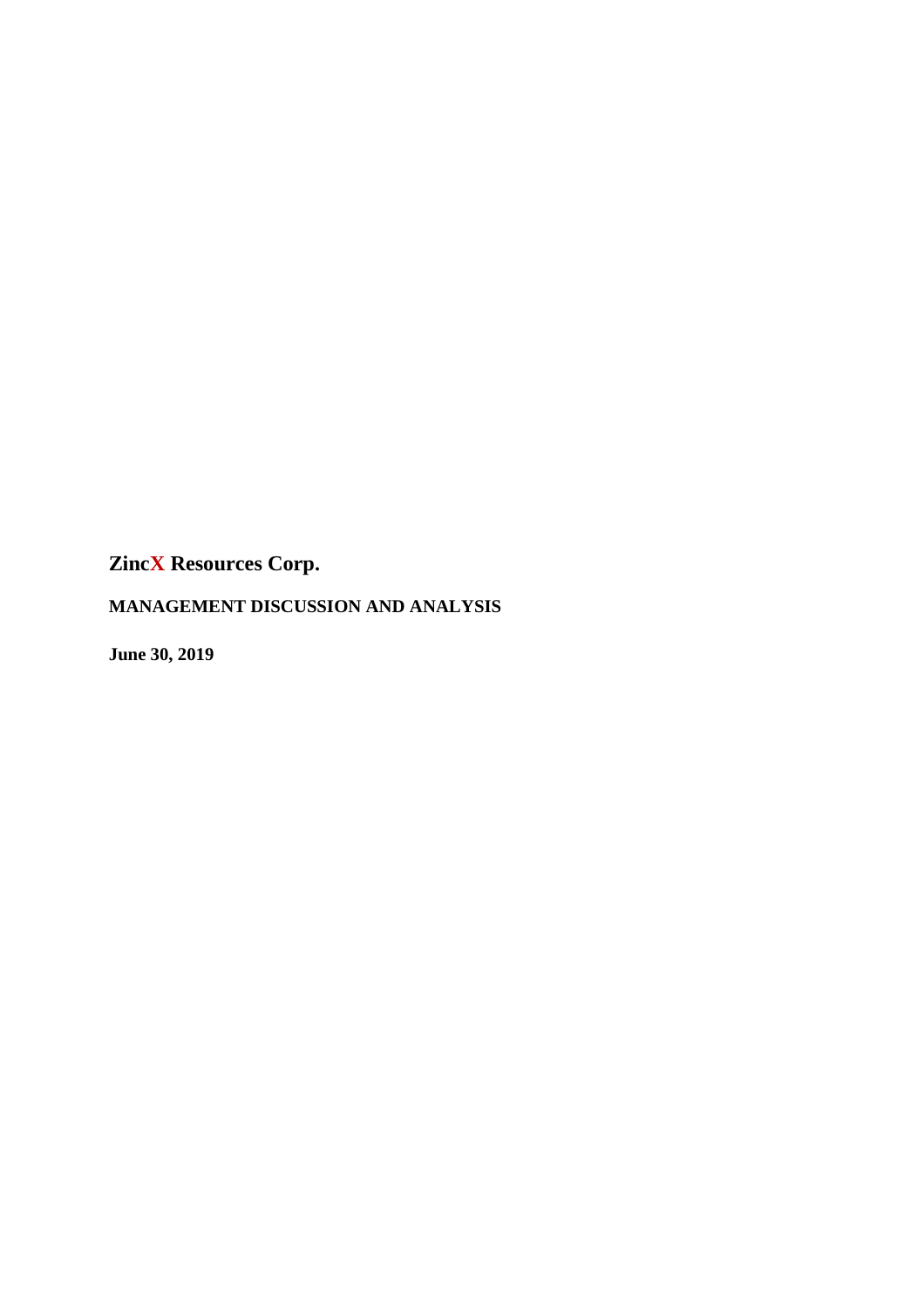Management Discussion and Analysis, page 1 June 30, 2019

## **1.1 Date**

This Management Discussion and Analysis ("MD&A") of ZincX Resources Corp. (the "Company" or "ZincX") has been prepared by management as of October 16, 2019 and should be read in conjunction with the consolidated audited financial statements and related notes thereto of the Company for the years ended June 30, 2019 and 2018, which were prepared in accordance with International Financial Reporting Standards ("IFRS") as issued by the International Accounting Standards Board ("IASB") and International Financial Reporting Interpretations Committee ("IFRIC").

The Company is presently a "Venture Issuer", as defined in NI 51-102. Effective May 7, 2018, the Company changed its name from Canada Zinc Metals Corp. to ZincX Resources Corp. and commenced trading its shares on the TSX Venture Exchange ("TSX-V") under the new name and symbol ZNX.

This MD&A may contain "forward-looking statements" which reflect the Company's current expectations regarding the future results of operations, performance and achievements of the issuer, including potential business or mineral property acquisitions and negotiation and closing of future financings. The issuer has tried, wherever possible, to identify these forward-looking statements by, among other things, using words such as "anticipate," "believe," "estimate," "expect" and similar expressions.

These forward-looking statements include statements regarding the success of exploration activities, permitting timelines, the requirements of future capital, drill results and the estimation of mineral resources and reserves. These statements involve known and unknown risks, uncertainties and other factors including but not limited to changes in commodity prices and, particularly, zinc prices, access to skilled personnel, results of exploration and development activities, uninsured risks, regulatory changes, defects in title, availability of materials and equipment, timeliness of government approvals, actual performance of facilities, equipment and processes relative to specifications and expectations and unanticipated environmental impacts on operations that may cause actual results or events to differ materially from those anticipated in such forward-looking statements. The Company believes that the expectations reflected in those forward-looking statements are reasonable, but no assurance can be given that these expectations will prove to be correct and such forward-looking statements contained into this report should not be unduly relied upon. The statements reflect the current beliefs of the management of the Company and are based on currently available information. Actual results and developments are likely to differ, and may differ materially, from those expressed or implied by the forward-looking statements contained in this report. Readers should not place undue reliance on forwardlooking statements as the plans, intentions or expectations upon which they are based might not occur.

## **1.2 Overall Performance**

The Company was incorporated under the laws of the Province of British Columbia on February 10, 1988. The Company operates in one business segment, that being the exploration and development of mineral properties in Canada. As at the date hereof, the Company has mining interests in properties located in British Columbia.

Significant events and operating highlights for the year ended June 30, 2019 and up to the date of these MD&A:

### **Exploration Programs**

### **2019 Akie Drill Program**

The Company completed a 4 HQ diameter diamond drill program totalling 2,347 metres that targeted the Cardiac Creek deposit. A total of 480 samples were collected and submitted for geochemical analysis as part of this program. All results have been received. All holes successfully tested the Cardiac Creek Zone and intersected thick intervals of sphalerite-galena-barite mineralization. Details from this year's program are briefly summarised below.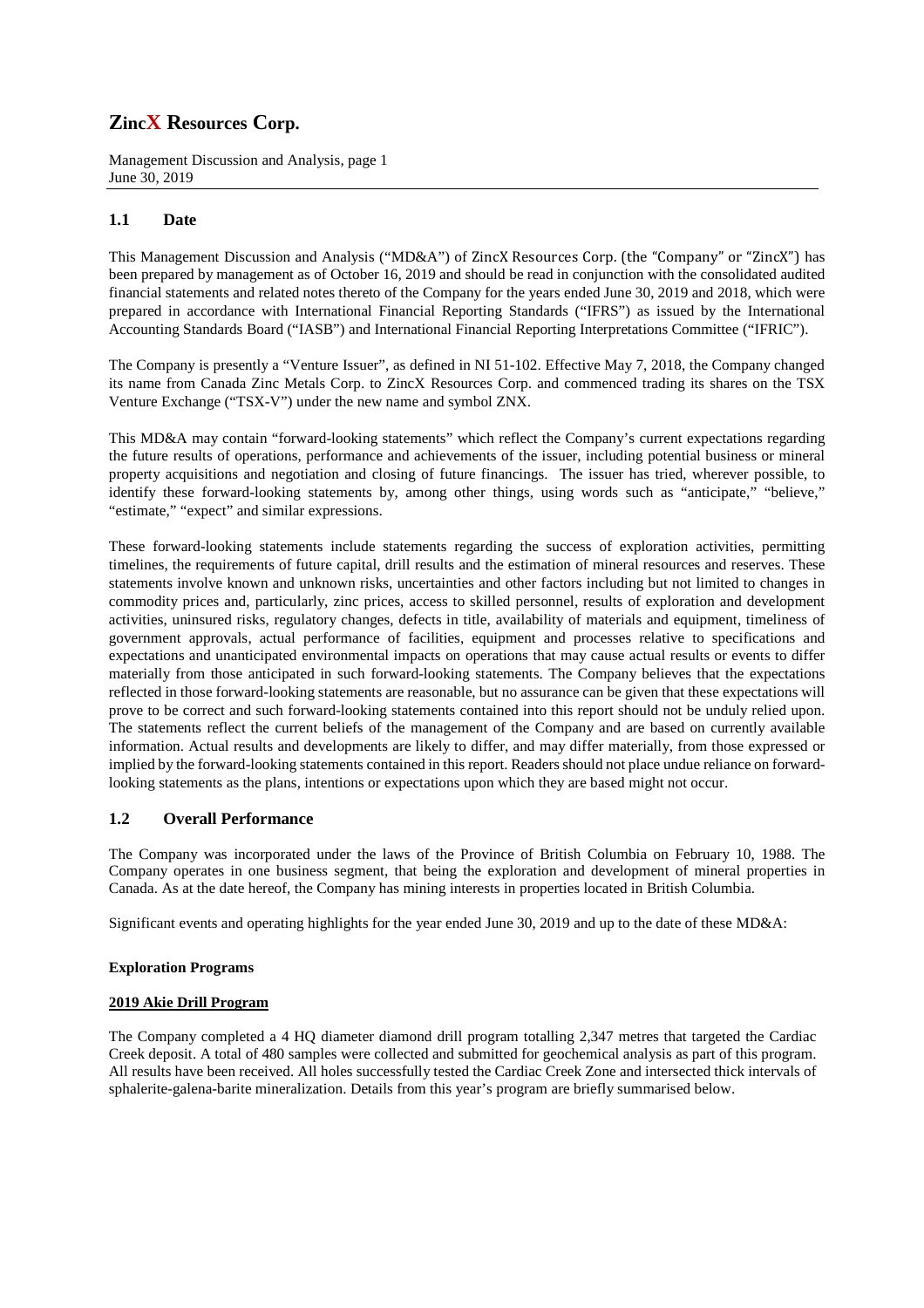Management Discussion and Analysis, page 2 June 30, 2019

## **2018 Akie Drill Program**

The 2018 diamond drill exploration program comprised 5 drill holes totalling 2,013 metres that tested several targets on the Akie property including the Sitka massive barite showing, the North Lead Zone, and the southeastern edge of the Cardiac Creek deposit. A brief summary of the program is described below.

### **Preliminary Economic Assessment (PEA)**

In June 2018, the Company announced the completion of a PEA and filed a technical report prepared in accordance with National Instrument 43-101 Standards of Disclosure for Mineral Projects ("NI 43-101") for its 100-per-centowned zinc-lead-silver Cardiac Creek deposit, located on the Akie property. The technical report, authored by JDS Energy & Mining Inc. of Vancouver, B.C., can be found under ZincX's issuer profile on Sedar (www.sedar.com) and on the Company's website (www.zincxresources.com).

The PEA indicates that the Akie project is potentially economically viable and technically feasible and, in management's opinion, is a significant step in advancing Cardiac Creek deposit to a production decision. The positive results outlined in the PEA demonstrate a robust, stand-alone base metal project with a large and potentially growing resource base, all-season access, good regional rail and road infrastructure, and amenable to conventional mining and milling practices common to similar projects. This project has significant exposure to zinc given the almost 10 to 1 zinc to lead ratio in payable metal production over life of mine.

### **Financing and other activities**

- In November and December 2018, the Company completed two consecutive flow-through private placements issuing an aggregate of 3,568,692 flow-through shares at a price of \$0.39 per share for gross proceeds of \$1,391,790. The Company paid cash finder's fees of \$63,896 and regulatory filing fees of \$10,213 in connection with the private placements. The proceeds from the private placements were used on exploration expenditures in calendar 2019.
- 142,500 stock options were exercised at a price of \$0.25 per share by employees and consultants of the Company in July 2018 for total proceeds of \$36,025.
- 220,000 share purchase warrants were exercised at a price of \$0.55 per share in July 2018 for gross proceeds of \$121,000. The warrants were granted under the December 2016 private placement and had an expiry date of December 15, 2018.
- 860,000 incentive stock options were granted to employees and consultants of the Company, exercisable at a price of \$0.33 per common share for a period of eight years commencing on July 3, 2018. 240,000 incentive stock options were granted to consultants of the Company, exercisable at a price of \$0.39 per common share before January 3, 2020.
- In July 2018, the Company received TSX-V approval for the renewal of its Normal Course Issuer Bid ("NCIB") to purchase at market price up to 8,287,534 common shares, being approximately 5% of the Company's issued and outstanding common shares, through the facilities of the TSX-V. The bid remained open until July 31, 2019 and has not been renewed after.
- In November 2018, Mr. Hu Xinfu, Vice-President of Tongling Nonferrous Metals Group Holdings Co. Ltd. ("Tongling"), was appointed to the Board of Directors of the Company as an independent director.
- At the Company's Annual General and Special Meeting ("AGSM"), shareholders voted to approve an amended and restated Stock Option Plan of the Company. The maximum number of common shares reserved for issuance under the amended plan was increased to 33,774,275 equal 20% of the issued and outstanding common shares as at December 13, 2018.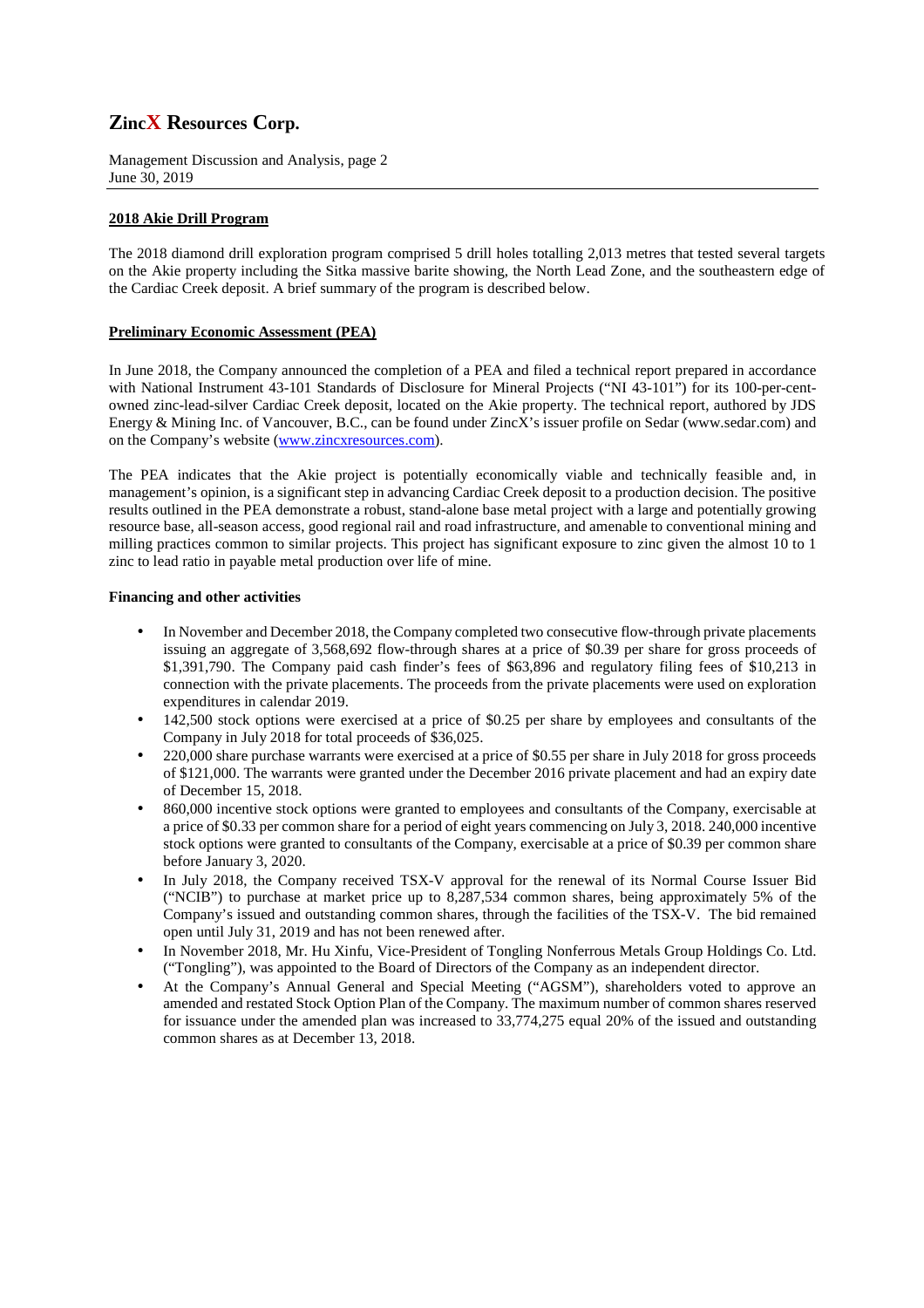Management Discussion and Analysis, page 3 June 30, 2019

## **Akie Property, Kechika Trough District, BC (zinc, lead, silver)**

The Company holds a 100% interest in the Akie Property, which is located approximately 260 kilometers northnorthwest of the town of Mackenzie in northeastern British Columbia.

The Akie zinc-lead-silver property is situated within the Kechika Trough, the southernmost extension of the regionally extensive Paleozoic Selwyn Basin, one of the most prolific sedimentary basins in the world for the occurrence of sedimentary exhalative (SEDEX) zinc-lead-silver deposits and stratiform barite deposits. Drilling on the Akie property by the Company since 2005 has identified a significant body of baritic-zinc-lead SEDEX mineralization known as the Cardiac Creek deposit. The deposit is hosted by siliceous, carbonaceous, fine grained clastic rocks of the Middle to Late Devonian Gunsteel Formation.

The Company updated the estimate of mineral resources at Cardiac Creek in late 2017, which are summarized below:

|           |                            | 5% zinc cut-off grade                  | <b>Contained Metal</b> |         |                       |              |         |
|-----------|----------------------------|----------------------------------------|------------------------|---------|-----------------------|--------------|---------|
| Category  | <b>Tonnes</b><br>(million) | $\text{Zn}$ $\left(\frac{9}{6}\right)$ | Pb(%)                  | Ag(g/t) | $\mathbf{Zn}$ (B lbs) | $Pb$ (B lbs) | Ag(Moz) |
| Indicated | 22.7                       | 8.32                                   | 1.61                   | 14.1    | 4.162                 | 0.804        | 10.3    |
| Inferred  | 7.5                        | 7.04                                   | 1.24                   | 12.0    | 1.169                 | 0.205        | 2.9     |

Note: Mineral resources are not mineral reserves because the economic viability has not been demonstrated.

The updated mineral resource estimate was prepared by Robert Sim, P.Geo with the assistance of Bruce Davis, FAusIMM. Mr. Sim is an independent Qualified Person within the meaning of NI 43-101 for the purposes of mineral resource estimates and was responsible for the 2008 maiden resource and the 2012 and the 2016 updated mineral resource estimates.

The report, which contains the PEA results, is titled "NI 43-101 TECHNICAL REPORT AKIE PROJECT BRITISH COLUMBIA, CANADA" with an effective date of June 20, 2018 and report date of August 1, 2018 and can be found under the Company's profile at www.sedar.com and on the Company's website, www.zincxresources.com.

The PEA envisages a conventional underground mine and concentrator operation with a small environmental footprint measuring approximately 20 hectares in size upon start-up, expanding to approximately 35 hectares at closure. The mine will produce at an average production rate of 4,000 tonnes per day (tpd) principally from long-hole stoping. Much of the waste rock and majority of the mill tailings will be placed back underground as cemented backfill. The remainder of the filtered tailings will be stacked in a surface filtered tailings facility, located near the mill. The mine will have an 18-year life with potential to extend the life-of-mine through resource expansion at depth.

Economic Highlights of the PEA include:

- Estimated pre-tax NPV7% of **\$649M** (\$401M after-tax)
- Estimated pre-tax **35% IRR** (27% after-tax)
- Estimated pre-tax **2.6 year payback** (3.2 year payback after-tax)
- PEA contemplates a **4,000 tonne per day** underground mine and **3,000 tonne per day** concentrator with an **18-year** mine life
- Total mine production of **25.8 million tonnes** of which **19.7 million tonnes** are processed
- Initial CAPEX (excluding contingency) estimated at **\$256.7M;** total of **\$302.3M** including **\$45.7M** in contingency
- Payable metal production over life-of-mine is **3,268M lbs of zinc** & **362M lbs of lead**
- Average annual production of **178M lbs of payable zinc** and **20M lbs of payable lead** at an all-in operating cost of **\$102.38/tonne milled**
- Total payable metal LOM is **\$3,960M;** or **\$201/tonne milled**
- Saleable zinc and lead concentrates with **no penalty elements** (**clean concentrate**)
- There are no net smelter royalties owed (**0% NSR**)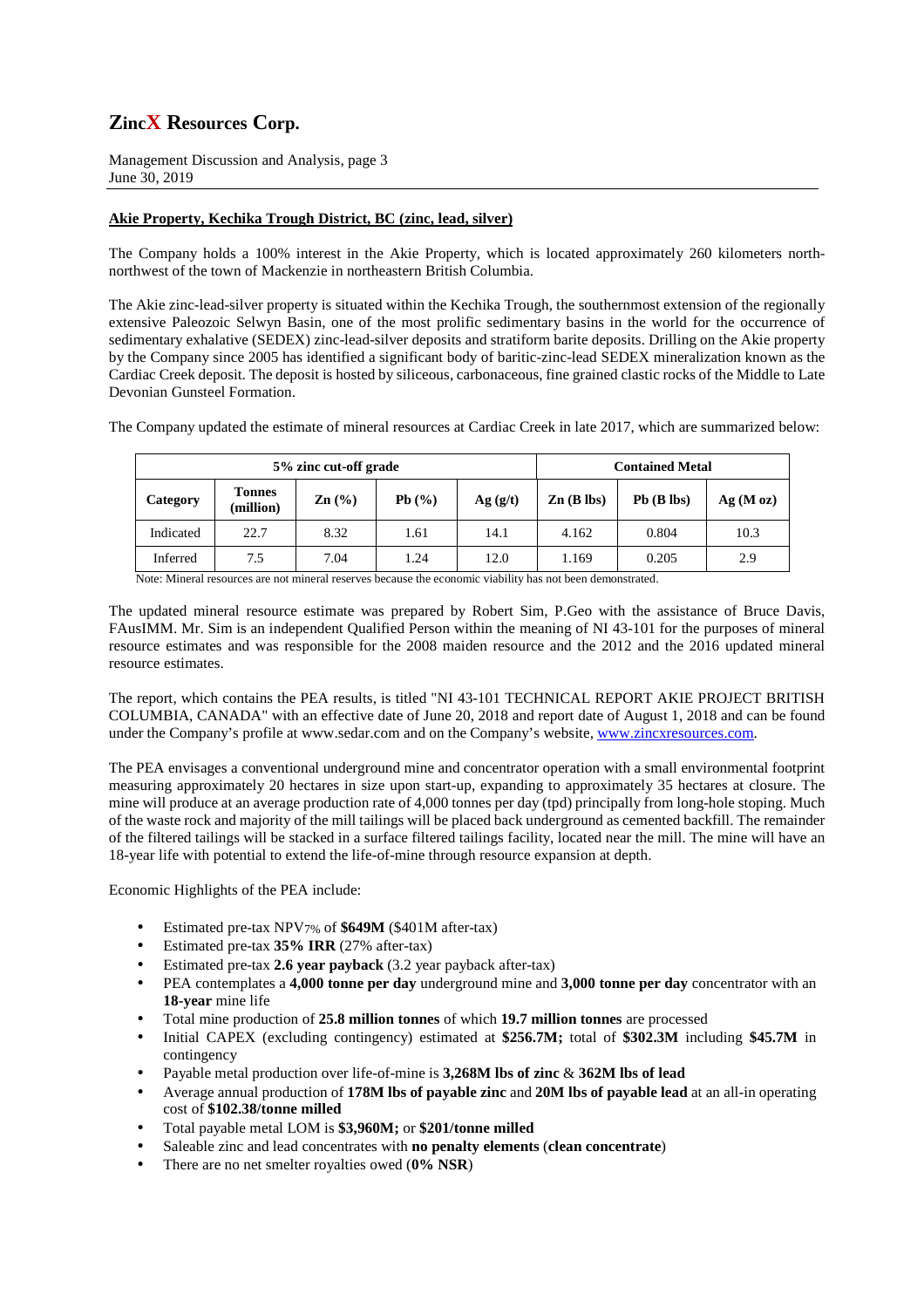Management Discussion and Analysis, page 4 June 30, 2019

- **Opportunities** for **continued refinement** through additional studies including upgrading lead and silver recoveries and reducing operating costs
- The Cardiac Creek deposit remains **open at depth** with potential to **increase mine life**
- The Akie and Kechika Regional projects combined, offer **district-scale potential** for **new discoveries**

The Company will be working closely with its mining consultants and advisers to plot a course forward for the most cost-effective and efficient development of the Cardiac Creek deposit. The Company anticipates more detailed engineering assessments leading to a prefeasibility study.

### **2019 Diamond Drilling Program**

The 2019 exploration program was designed to achieve a number of key objectives including: additional close spaced drill intersections within the current resource model, extend the high-grade core of the Cardiac Creek deposit, and collect geotechnical and structural data. To achieve these objectives, the Company completed 4 HQ diameter diamond drill holes totalling 2,347 metres. A total of 480 core samples were taken and submitted for lab analysis. A brief summary of each drill hole is provided below.

**Drill Hole A-19-150** targeted the upper portion of the high-grade core along its southeastern edge. The Cardiac Creek zone was intersected at a downhole depth of 490.89 metres and continued in the zone until 537.14 metres representing a downhole thickness of approximately 46.25 metres. The zone is characterized by an abundance of thickly bedded, planar laminated sulphide beds with an increasing proportion of sphalerite and galena mineralisation downhole. An increase in the presence and development of "mottled" textured sulphide beds was noted below 502.31 metres which is generally indicative of higher-grade Zn and Pb mineralisation. The hole was completed to a depth of 563.00 metres within the calcareous siltstones of the Road River Group. A total of 86 samples, including industry standard QA/QC samples, were collected.

**Drill hole A-19-151** targeted the lower portion of the high-grade core along its southeastern edge down dip of the pierce point obtained from hole A-19-150. A broad envelope of mineralisation was intersected from 560.00 metres to 608.80 metres representing a true width of 30.85 metres that returned 5.9% Zn+Pb and 9.7 g/t Ag. Within this envelope the Cardiac Creek Zone is present from 568.42 metres to 594.40 metres, grading 9.8% Zn+Pb and 15.5 g/t Ag over a true width of 16.37 metres. Higher-grade intervals are present including 10.74% Zn+Pb and 16.74 g/t Ag over a true width of 14.24 metres from 571.15 to 593.75 metres. The Footwall Zone was intersected below the Cardiac Creek Zone from 603.30 to 608.80 and returned  $3.2\%$  Zn+Pb and 5 g/t Ag over a true width of 3.51 metres.

The Cardiac Creek Zone is comprised of thickly bedded sulphides comprised of laminar pyrite interbanded with steelgrey sphalerite and galena. Higher grade mineralisation is associated with the "mottled" textured sphalerite with galena bands present within the laminar pyrite. This higher grade mineralisation occurs over a 15-metre downhole interval from 580.90 to 595.15 metres.

The Footwall Zone consists primarily of thick beds of laminar pyrite with a few steel grey sphalerite-rich bands displaying some localized mottling textures. A thin 1.30 metre silver rich pyritic massive sulphide lens underlies the deposit at a depth of 610.50 metres. The hole was completed to a depth of 617.00 metres within the calcareous siltstones of the Road River Group.

**Drill Hole A-19-153** targeted the upper portion of the high-grade core of the deposit in an area up-dip of hole A-17-137 which was drilled and reported in 2017, and intersected a phenomenal intercept of 57.79 metres (true width) grading 11.79% Zn+Pb and 19.1 g/t Ag; including a high-grade core interval of 22.61% Zn+Pb and 36.2 g/t Ag over 15.44 metres (true width).

Drill Hole A-19-153 intersected the Cardiac Creek zone at a downhole depth of 453.93 metres continuing downhole to a depth of 507.23 metres representing a downhole thickness of approximately 53.34 metres. The zone is characterized by thickly bedded, laminar sulphide beds and frequent mottling (increasing downhole) with a decrease in pyrite and an increase in sphalerite laminations, in addition to barite, carbonate and quartz. Galena also appears in the mineralized zone as disseminations in mottled sections and in tension gashes. Mottling textures are seen frequently in beds throughout, increasing in proportion after 490 metres after which strong mottling textures occur until the end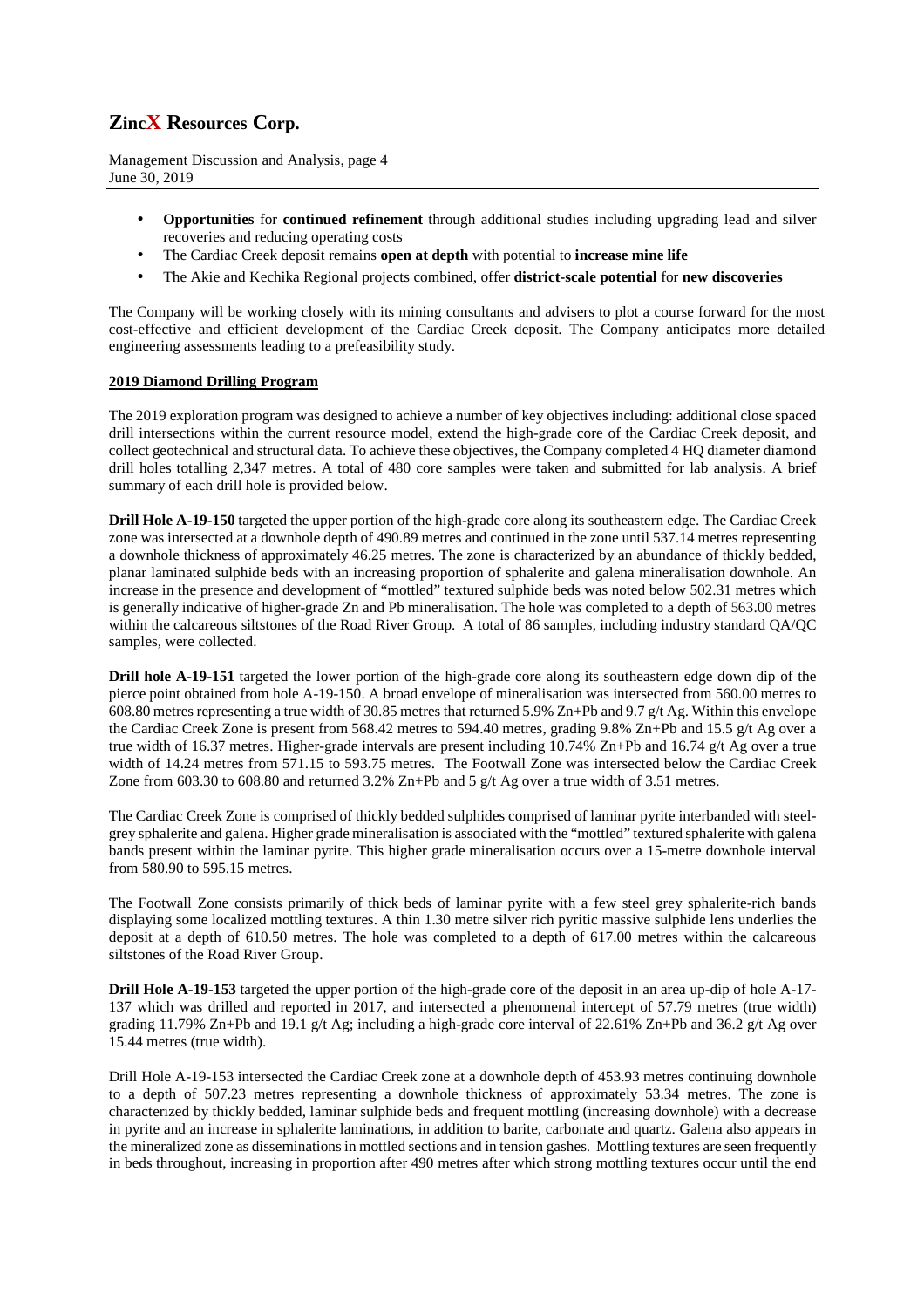Management Discussion and Analysis, page 5 June 30, 2019

of section. Mottling textures are generally indicative of higher-grade Zn and Pb mineralisation. The hole was completed to a depth of 545.75 metres. A total of 166 samples, including industry standard QA/QC samples, were collected.

**Drill hole A-19-154** targeted the upper portion of the high-grade core at its approximate center. The hole was successfully drilled from the footwall rocks and "up" into the zone.

| <b>Drill Hole</b> | From $(m)$ | To (m) | True Width $(m)^*$ | $\mathbf{Zn}$ (%) | Pb(%) | Ag $(g/t)^{f}$ | $\mathbf{Zn+Pb}$ (%) |
|-------------------|------------|--------|--------------------|-------------------|-------|----------------|----------------------|
| $A-19-150$        | 480.75     | 537.14 | 38.18              | 6.14              | 1.15  | 10.78          | 7.29                 |
| CCZ               | 490.89     | 537.14 | 31.38              | 7.20              | 1.38  | 12.41          | 8.58                 |
| including         | 502.31     | 537.14 | 23.68              | 8.40              | 1.64  | 13.97          | 10.04                |
| including         | 502.31     | 518.45 | 10.94              | 10.85             | 2.23  | 16.87          | 13.08                |
| A-19-151          | 560.00     | 608.80 | 30.85              | 4.91              | 0.98  | 9.70           | 5.89                 |
| CCZ               | 568.42     | 594.40 | 16.37              | 8.10              | 1.67  | 15.45          | 9.77                 |
| including         | 571.15     | 593.75 | 14.24              | 8.88              | 1.86  | 16.74          | 10.74                |
| including         | 575.75     | 591.50 | 9.91               | 9.09              | 1.98  | 17.93          | 11.07                |
| <b>FW</b>         | 603.30     | 608.80 | 3.51               | 2.70              | 0.45  | 5.02           | 3.15                 |
| $A-19-153$        | 443.00     | 532.50 | 50.71              | 7.93              | 1.44  | 14.2           | 9.37                 |
| CCZ               | 454.00     | 507.25 | 30.14              | 11.47             | 2.32  | 19.7           | 13.78                |
| including         | 466.78     | 507.25 | 22.93              | 14.29             | 2.95  | 24.1           | 17.24                |
| including         | 480.75     | 506.59 | 14.65              | 16.20             | 3.39  | 27.0           | 19.59                |
| including         | 490.00     | 506.59 | 9.41               | 19.22             | 3.77  | 30.1           | 22.99                |
| <b>FW</b>         | 518.82     | 532.50 | 7.81               | 6.56              | 0.25  | 11.8           | 6.81                 |

Significant results from **A-19-150, A-19-151and A-19-153** are tabulated below.

(\*) The true width in metres is calculated utilising the Geovia GEMS software package. The orientation of the mineralised horizon is estimated to have an azimuth of 130 degrees and a dip of -70 degrees. (CCZ) = Cardiac Creek Zone; (HW) = Hangingwall Zone; (FW) = Footwall Zone; (MS) = Massive Sulphide. (I) Ag values below detection were given a value half of the detection limit for the purposes of weighted averaging.

### **2018 Akie drilling program**

The 2018 diamond drill program comprised of 5 drill holes totalling 2,013 metres that tested several targets on the Akie property including the Sitka barite showing, the North Lead Zone, and the southeastern edge of the Cardiac Creek deposit.

Drilling on the Sitka showing intersected sphalerite-bearing vein mineralisation approximately 100 metres below surface. The best interval from hole DDH A-18-144 returned 3.7% Zn over a width of 3.50 metres from a downhole depth of 168.1 to 171.5 metres, including 11.1 % Zn over a width of 0.9 metres. A lower interval from hole DDH A-18-145 from 196.7 to 201.8 metres returned 3.8% Zn over a width of 5.1 metres, including 11.3% Zn over 1.0 meter.

Drilling on the North Lead Zone intersected extensive intervals of distal facies pyrite mineralisation that returned anomalous zinc results. The hole returned anomalous zinc values ranging from 0.1% to 0.43% Zn in numerous intervals over a combined thickness of 125 metres from a downhole depth of 300 to 483 metres.

The drilling along the southeastern strike extent of the Cardiac Creek deposit beyond the current limits of the resource model encountered proximal facies pyrite mineralisation from 507.94 to 514.94 metres that returned averaging 0.31% Zn over an apparent width of 7.04 metres.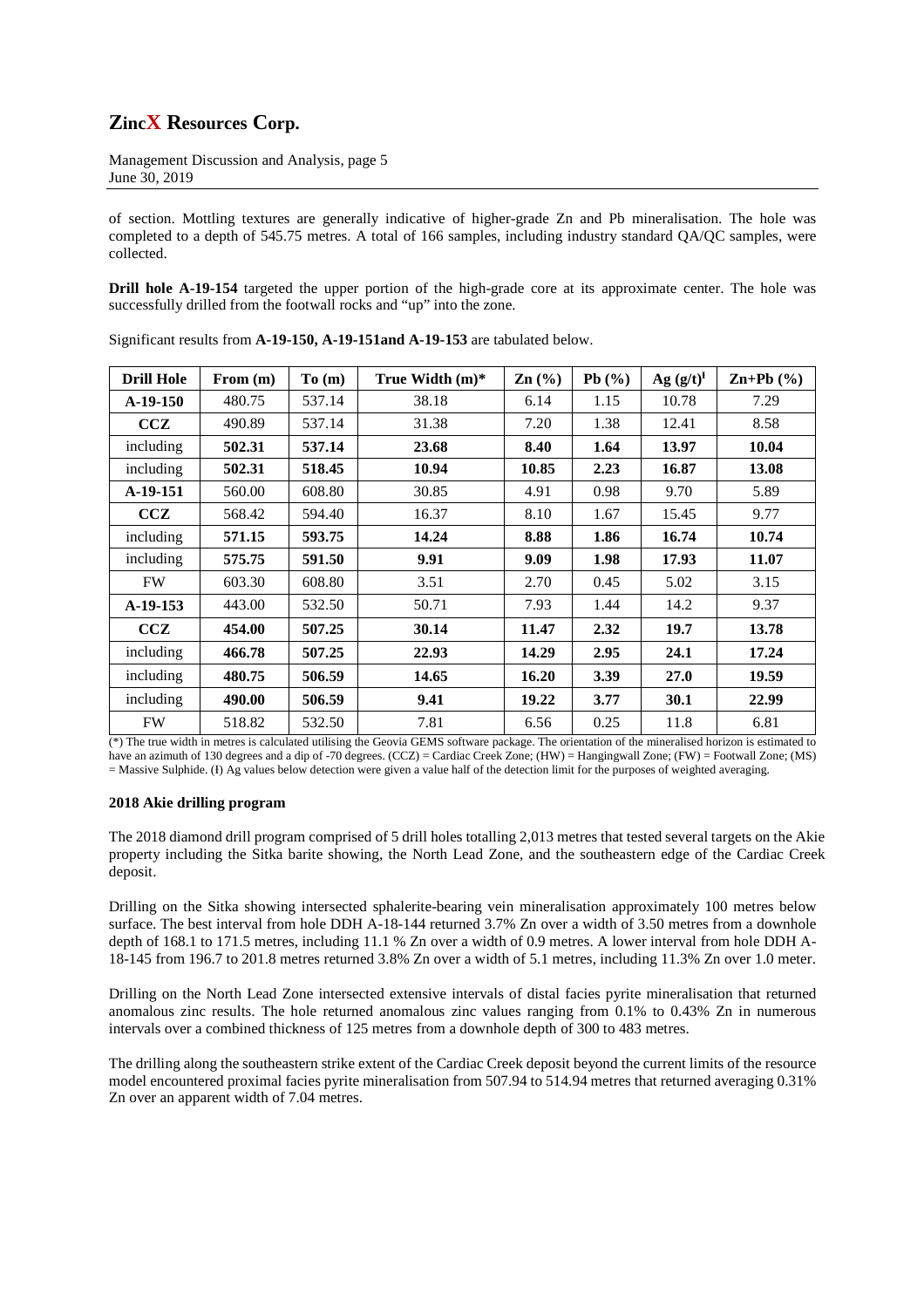Management Discussion and Analysis, page 6 June 30, 2019

### **Akie Underground Development**

In August 2011, the Company received an underground drill permit from the BC government for the Akie project which will facilitate advanced exploration of the Cardiac Creek deposit by means of a close-spaced, infill drill definition program on the Cardiac Creek deposit.

The permit was originally set to expire December 2014 but has been extended to December 31, 2020. The Company continues to examine the costs associated with the planned underground exploration program and has yet to make a construction decision. Engineering and environmental studies will continue as required to maintain all related permits in good standing.

## **Kechika Regional Project**

In addition to the Akie property, the Company has 100% ownership of a large contiguous group of mineral claims that aggregate to a total of 10 properties that cover 68,000 hectares. The mineral claims stretch a distance of 140 kilometres from the northern boundary of the Akie property to the northern reaches of the Gataga River. The properties cover the extent of the prospective Gunsteel Formation shale, the known host of SEDEX mineralization in the Kechika Trough.

Several properties within the Kechika Regional project host significant historical drill intercepts. Historical drilling on the Mt. Alcock property yielded a drill intercept of 8.8 metres grading 9.3% Zn+Pb and exploration identified and outlined numerous zinc-lead-barite occurrences and several base metal anomalies. Historical drilling on the Bear-Spa property returned several drill intercepts of >10 metres grading 2.53 to 2.96% combined Zn+Pb and up to 20.6 g/t Ag. There has been no modern follow-up exploration on many of the Kechika Regional properties.

In 2012, the Company filed separate NI 43-101 compliant technical reports for the Pie and Mt. Alcock properties authored by Tanya Strate, P. Geol an independent qualified person for the purposes of NI 43-101. These reports summarised the history of previous exploration, summarised the fieldwork conducted on each property in 2011, highlighted their prospectivity to host SEDEX Zn-Pb-Ag style mineralisation and made recommendations for further work. These reports can be found on SEDAR (www.sedar.com).

### **Pie Option Properties: Agreement with Teck and Korea Zinc**

The Pie, Yuen and Cirque East properties (known as the "Pie Option properties") are the subject of an option agreement (the "Option Agreement") concluded on September 9, 2013 with Teck Resources Limited ("Teck") and its JV partner, Korea Zinc Co., Ltd. ("Korea Zinc"). The Option Agreement provides Teck and Korea Zinc the option to spend up to \$8.5 million to acquire up to 70% interest in the Pie Option properties.

From 2013 to 2016 Teck and Korea Zinc spent approximately \$3.035 million in exploration expenditures on the Pie Option properties. On December 28, 2017, Teck and Korea Zinc served the First Exercise Notice to the Company confirming that they have incurred cumulative aggregate expenditures of \$3,054,402 on the Pie Option properties since September 2013 and made a cash payment of \$445,598 to the Company for the shortfall. Therefore, Teck and Korea Zinc have incurred total cumulative expenditures of \$3,500,000, thereby exercising the First Option and earning a 51% interest in the Pie Option properties. The Company holds the title to the Pie Option properties in trust for the parties until Teck and Korea Zinc request ZincX Resources legally transfer its interest in the properties.

As per the Agreement, Teck and Korea Zinc could elect to earn an additional 19% interest in the Pie Option Properties by providing the Take-up Notice to the Company. On January 28, 2018 Teck informed the Company the JV partners would not be delivering the Take-up Notice and as such a Joint Venture has now be formed between the parties pursuant to the Agreement.

The Company and Teck/ Korea Zinc will jointly explore the Pie Properties on a 49-51 joint venture basis. Each party shall be liable for its pro-rata share of costs and liabilities in accordance with its interest in the JV. The Company holds the title to the Pie Properties in trust for the parties until Teck and Korea Zinc request Canada Zinc Metals legally transfer its interest in the properties. Discussions are ongoing for future exploration plans. Meanwhile the mineral claims are held in good standing by virtue of the exploration expenditures made on the contiguous Akie property.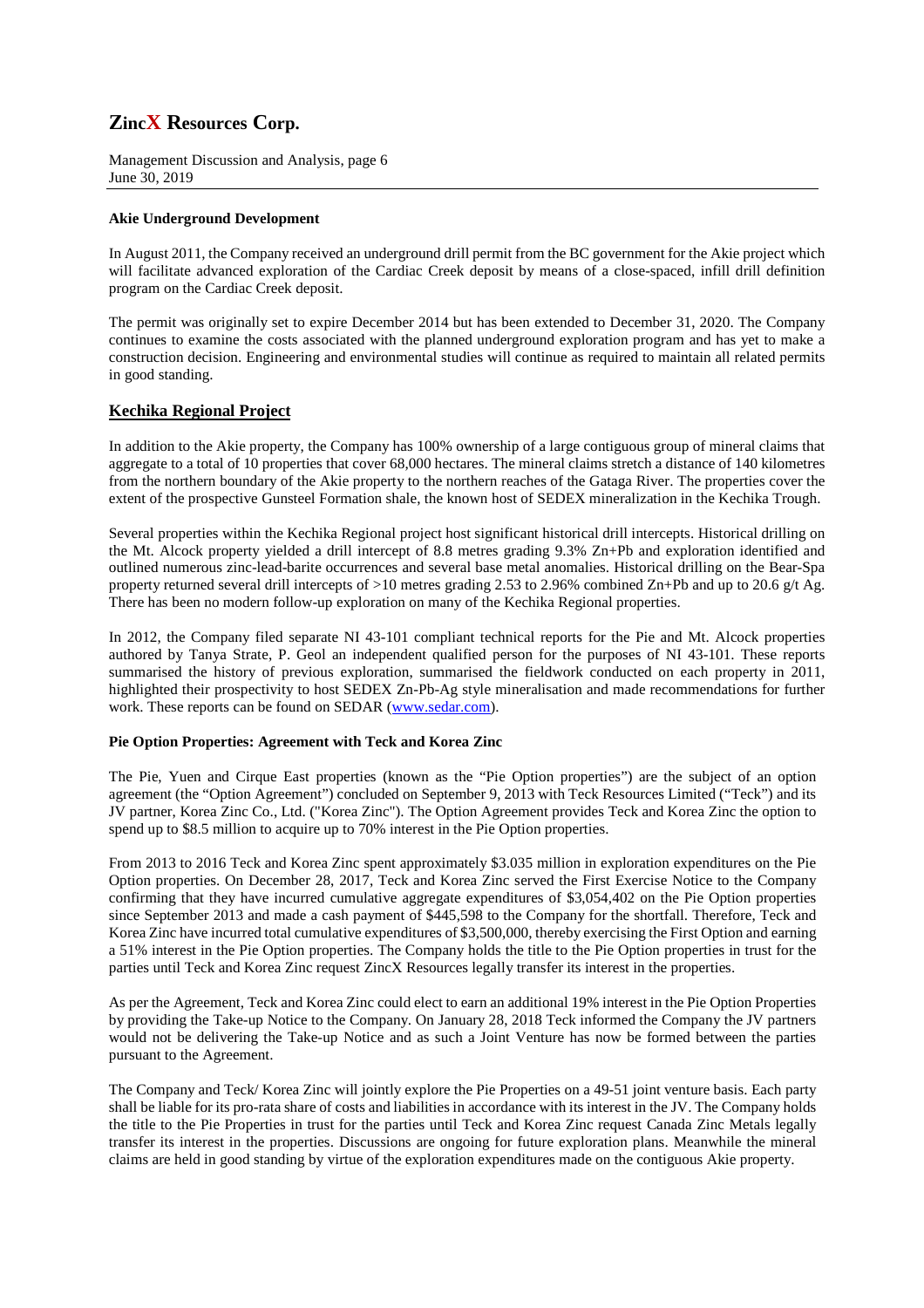Management Discussion and Analysis, page 7 June 30, 2019

The Akie and all related Kechika Trough claims, including the Pie Option property claims, are held in good standing through to October, 2028.

Summary of exploration expenditures incurred on various properties:

|                                                                                            | <b>Akie Property</b>       | <b>Kechika Regional</b>     | <b>Total</b>                   |
|--------------------------------------------------------------------------------------------|----------------------------|-----------------------------|--------------------------------|
| <b>Acquisition Costs:</b><br><b>Balance, June 30, 2017</b><br>Cash in lieu of expenditures | \$<br>24,165,241           | \$<br>336,785<br>(144, 017) | \$<br>24,502,026<br>(144, 017) |
| Balance, June 30, 2018 and 2019                                                            | \$<br>24,165,241           | \$<br>192,768               | \$<br>24,358,009               |
| <b>Deferred exploration costs:</b>                                                         |                            |                             |                                |
| <b>Balance, June 30, 2017</b><br>Camp equipment, depreciation                              | \$<br>41,626,608<br>80,421 | \$<br>4,642,426             | \$<br>46,269,034<br>80,421     |
| Drilling                                                                                   | 1,910,488                  |                             | 1,910,488                      |
| Geology                                                                                    | 114,832                    | 13,601                      | 128,433                        |
| Metallurgical testing                                                                      | 133,394                    |                             | 133,394                        |
| Preliminary Economic Assessment                                                            | 290,609                    |                             | 290,609                        |
| Road repair                                                                                | 75,104                     |                             | 75,104                         |
| Community consultations                                                                    | 221,687                    |                             | 221,687                        |
| Environmental studies and permit<br>compliance                                             | 62,334                     |                             | 62,334                         |
| Cash in lieu of expenditures                                                               |                            | (301, 581)                  | (301, 581)                     |
| METC recovered                                                                             | (159, 876)                 |                             | (159, 876)                     |
| Balance, June 30, 2018                                                                     | 44,355,601                 | 4,354,446                   | 48,710,047                     |
| Camp equipment, depreciation                                                               | 68,032                     |                             | 68,032                         |
| Drilling                                                                                   | 1,362,020                  |                             | 1,362,020                      |
| Geology                                                                                    | 112,836                    |                             | 112,836                        |
| Geophysics                                                                                 |                            | 13,579                      | 13,579                         |
| Preliminary Economic Assessment                                                            | 29,524                     |                             | 29,524                         |
| Community consultations                                                                    | 151,562                    |                             | 151,562                        |
| Environmental studies and permit<br>compliance                                             | 42,939                     |                             | 42,939                         |
| <b>Balance, June 30, 2019</b>                                                              | \$<br>46,122,514           | \$<br>4,368,025             | \$<br>50,490,539               |
| <b>Total, June 30, 2018</b>                                                                | \$<br>68,520,842           | \$<br>4,547,214             | \$<br>73,068,056               |
| <b>Total, June 30, 2019</b>                                                                | \$<br>70,287,755           | \$<br>4,560,793             | \$<br>74,848,548               |

## **Exploration Objectives**

Akie Project:

• Continue definition drilling to expand the known extent of the Cardiac Creek deposit; update the current geological and resource models to NI 43-101 standards with all new drill results. Continue to examine tradeoff studies to enhance the PEA including additional metallurgical lab testing and targeted geotechnical data acquisition to improve understanding of mine design parameters used in the PEA.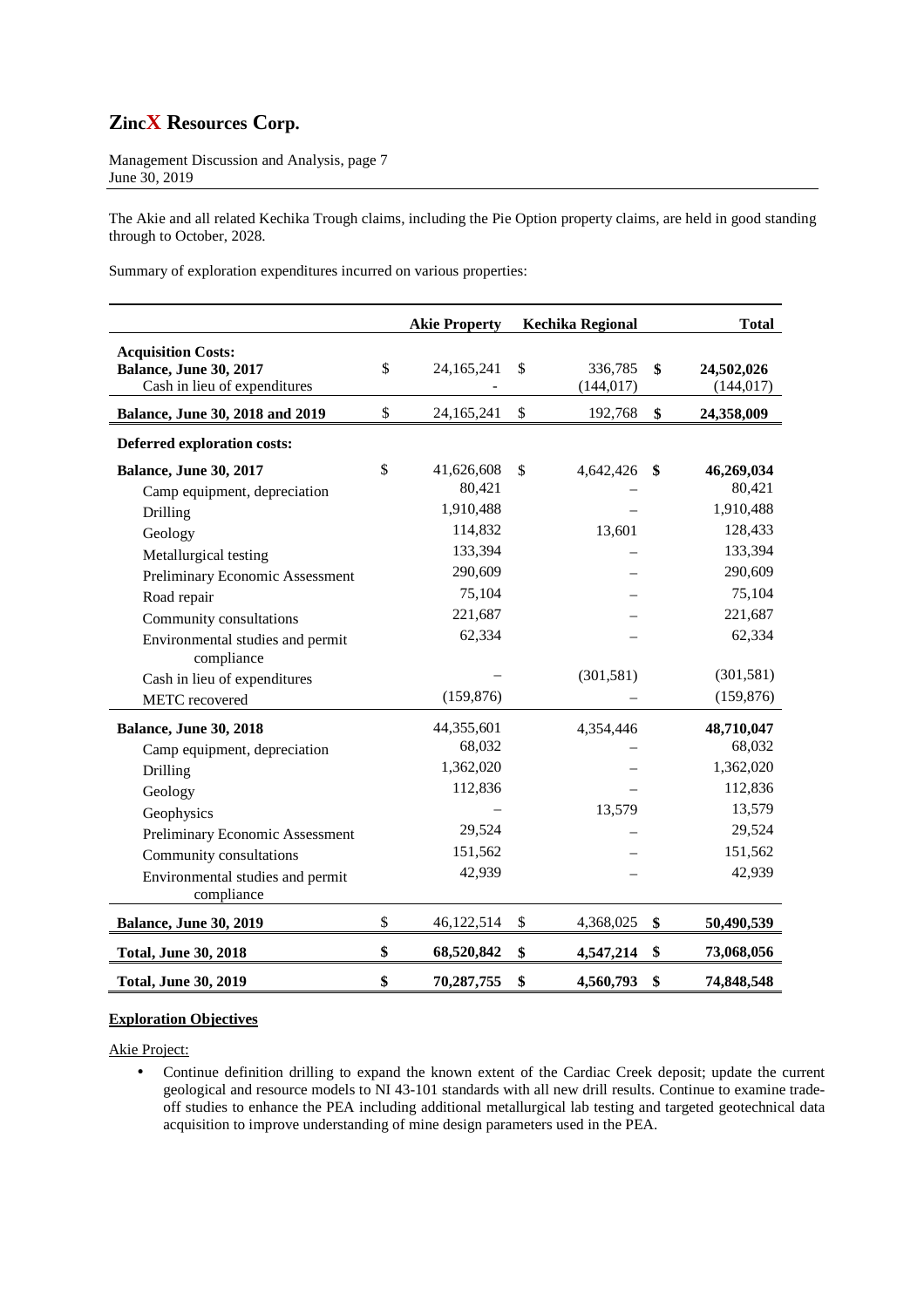Management Discussion and Analysis, page 8 June 30, 2019

- Continue to evaluate outlying coincident geological/geophysical/geochemical targets for drill target definition.
- Continue to refine the design and costs of the planned underground exploration program. The underground exploration permit remains in good standing until December 2020. The underground exploration program was conceived in order to allow tightly spaced infill drilling from an underground decline in order to upgrade the current mineral resource to the Indicated and Measured levels of confidence. This would provide sufficient data for a pre-feasibility level of economic assessment of the ore body to be completed and investigate future viability of bulk sampling and mining.
- Continue environmental baseline sampling as required to maintain all related exploration permits in good standing.

### Kechika Regional Project:

- Continue regional synthesis of all historical and modern exploration data to assist with gap analysis and drill target definition.
- Complete follow-up assessment of airborne gravity anomalies from the 2015 geophysical survey on Mt. Alcock and Yuen North.
- Continue to evaluate high priority greenfield targets.
- Refine target selection to identify drill targets.

Kechika Regional Project (Pie Option Properties):

- Continue to work closely with Teck to review and advise on plans for ongoing exploration on the properties.
- Monitor field exploration results and expenditures and option agreement commitments.
- The next planned phase of exploration on the optioned properties is expected to include continued drill testing of the highest priority targets.

## **1.3 Selected Annual Information**

The following is a summary of certain financial information concerning the Company for each of the last three most recently completed financial years.

|                                                              | 2019              | Years ended<br>2018 | 2017              |
|--------------------------------------------------------------|-------------------|---------------------|-------------------|
|                                                              |                   |                     |                   |
| Interest and other income                                    | \$<br>96,282      | \$<br>124,177       | \$<br>131,760     |
| Net Loss                                                     | \$<br>(1,655,602) | \$<br>(1,818,983)   | \$<br>(2,027,313) |
| Loss per share                                               | \$<br>(0.01)      | \$<br>(0.01)        | \$<br>(0.01)      |
| Total assets                                                 | \$<br>78,840,827  | \$<br>79,105,414    | \$<br>80,309,073  |
| Total long-term liabilities                                  | \$<br>1,608,000   | \$<br>1,613,000     | \$<br>1,603,000   |
| Cash dividends declared per<br>share for each class of share | \$<br>Nil         | \$<br>Nil           | \$<br>Nil         |

## **1.4 Results of Operations**

### *Years ended June 30, 2019 and 2018*

During the year ended June 30, 2019, the Company reported a net loss of \$1,655,602 or \$0.01 per share compared to a loss before a comprehensive loss of \$1,818,983 or \$0.01 per share in fiscal 2018, a decrease in net loss of \$163,381. The decrease in net loss was primarily a result of decreases in general and administrative expenses by \$348,877 offset by an impairment allowance of \$128,466 on the loan receivable, an adjustment for change in fair value of marketable securities of \$15,275 and a decrease in a deferred income tax recovery of \$13,860.

The Company's consolidated net loss for the year ended June 30, 2019 not factoring in non-cash transactions of sharebased compensation expense, depreciation of office equipment and leasehold improvements, accrued flow-through taxes, impairment allowance on the loan, gain on sale of marketable securities, adjustment for change in fair value of marketable securities and deferred income tax recovery of flow-through liabilities, was \$1,644,099 (2018 - \$1,886,281), representing a decrease of \$242,182.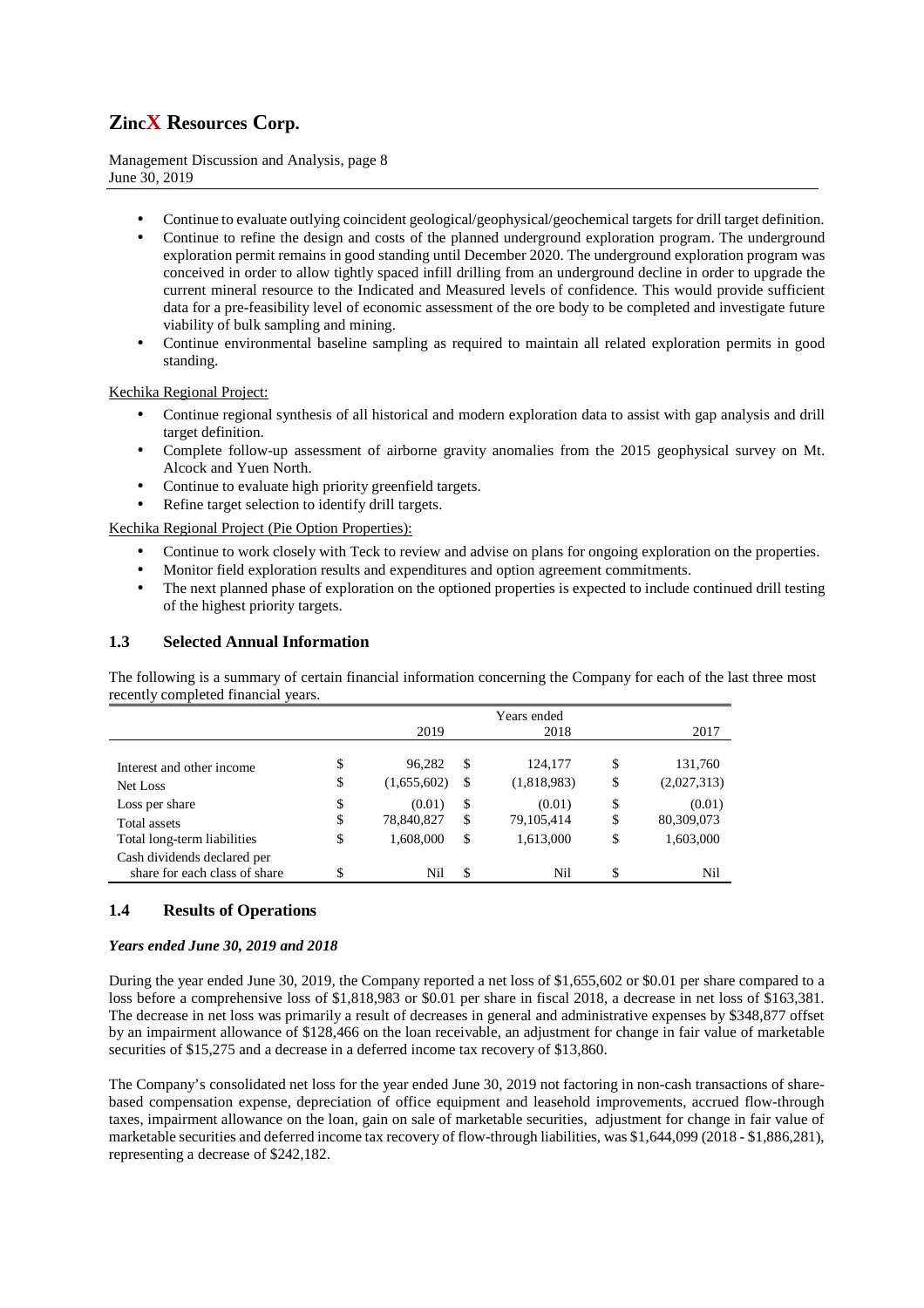Management Discussion and Analysis, page 9 June 30, 2019

## Interest income and other items

Income reported for the year ended June 30, 2019 included interest income earned on the Company's cash deposits and short-term GIC investments of \$93,390 (2018 - \$105,782) and administration fees of \$2,892 (2018 - \$Nil) earned for the use of the Company's Akie camp facilities during the 2018 summer drilling program.

The impairment allowance of \$128,466 (2018 - \$Nil) was recognized against the amount of the loan receivable outstanding from August 2017 including the principal amount of \$100,000 (2018 - \$Nil) and accrued interest of \$28,466 (2018 - \$18,466), based on the management assessment of the credit risk on the loan.

The Company recognized a loss of \$15,275 (2018 - \$19,162) as a result of adjusting carrying value of its marketable securities to the reporting date market values.

The deferred tax recovery of \$356,174 (2018 - \$370,034) recognized during the year primarily resulted from partial amortization of the flow-through premium liabilities of \$351,174 (2018 - \$380,034) recorded in connection with the flow-through private placements.

During the year ended June 30, 2018, the Company realized a gain of \$18,395 on sale of marketable securities for total proceeds of \$58,525. There were no sales of marketable securities in fiscal 2019.

#### General and administration expenses

The following expense categories contributed to the decrease in operating expenses by \$348,877 in fiscal 2019:

- Payment of bonuses in the amount \$30,256 (2018 \$42,084) to a company with common directors and officers (please see section Transactions with Related Parties below);
- Consulting fees decreased by \$197,377 as a result of reduced financial advisory services retained during the year;
- Director's fees decreased by \$20,000 as there were no fees paid to the directors of the Company during the third and fourth quarters of fiscal 2019;
- Investor relations fees decreased by \$3,354 as the Company reduced its expenses relating to press release dissemination services;
- Office and miscellaneous expenses decreased by \$3,704 due to decreases in the Company's cost savings initiative;
- Professional fees decreased by \$4,094 due to less corporate legal services retained during the year;
- Share-based compensation expenses decreased by \$106,079 as there were fewer stock options granted during the year. In fiscal 2019, the Company granted an aggregate of 1,100,000 (2018 – 1,380,000) stock options to employees and consultants of the Company and recorded share-based compensation expense of \$206,557 (2018 - \$312,636) for the vested portion of the stock options granted using the fair value-based method of accounting.
- Travel and promotion decreased by \$74,422 due to a decrease in promotional expenses of \$62,013 and travel expenses of \$12,409. The Company incurred higher travel and promotional expenses for participating in a number of mining investment forums and conferences in Asia and Europe in fiscal 2018.

There were no changes in management and administrative fees during the comparative years.

The above-noted decreases were partially offset by increases in the following categories:

- Marketing expenses increased by \$57,386 as a result of advertising and marketing campaigns conducted in the fall of 2018;
- Flow-through taxes increased by \$9,103 due to a timing difference in renouncing exploration expenditures in connection with the November-December 2018 flow-through private placements. When the Company uses the "look-back" rule to renounce exploration expenditures to investors before the Company actually incurs them, the Company is liable for the flow-through Part XII.6 tax;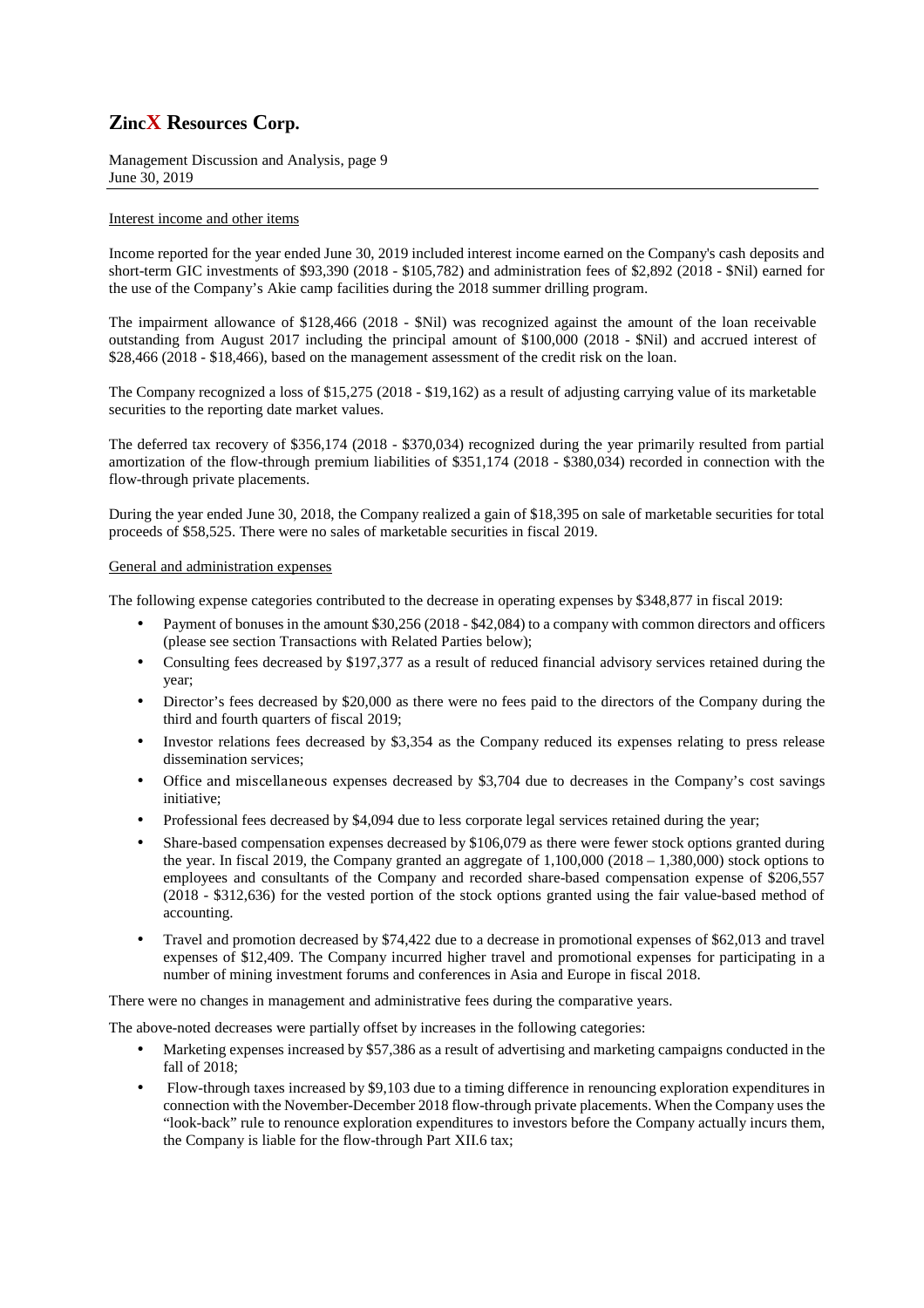Management Discussion and Analysis, page 10 June 30, 2019

> • Regulatory fees increased by \$8,699 for filing the Amended and Restated Stock Option Plan that was approved by the shareholders of the Company at its January 2019 AGM, under which the maximum number of common shares of the Company reserved for issuance under the stock option plan was increased from 20,557,283 to 33,774,275, or 20% of the issued and outstanding common shares as at December 13, 2018. No similar cost was incurred in fiscal 2018.

## *Three months ended June 30, 2019 and 2018*

During the three months ended June 30, 2019, the Company reported a net loss of \$198,073 or \$0.00 per share compared to a loss of \$485,643 or \$0.00 per share during the same quarter in fiscal 2018, a decrease in net loss of \$287,570. The decrease in net loss was primarily a result of a decrease in general and administrative expenses of \$227,179 and an increase in the deferred tax recovery of \$64,465.

During the three months ended June 30, 2019, total general and administration expenses were \$342,786 compared to \$569,965 during the same quarter in fiscal 2018, representing a decrease of \$227,179.

The decrease in total general and administration expenses in the comparative quarters was primarily due to decreases in consulting fees of \$119,908, directors' fees of \$10,000, marketing expenses of \$90,851, professional fees of \$7,722, transfer agent fees of \$1,741, travel and promotion of \$6,238 and wages and benefits of \$10,867, partially offset by decreases in flow-through taxes of \$7,038 and regulatory fees of \$15,406.

There were no significant variations in other operating expenses over the comparative quarters.

## **1.5 Summary of Quarterly Results**

The following is a summary of certain consolidated financial information concerning the Company for each of the last eight reported quarters:

| <b>Ouarter</b> ended | Interest and other<br>income |     | Net loss before<br>comprehensive loss | Loss per share |
|----------------------|------------------------------|-----|---------------------------------------|----------------|
| June 30, 2019        | \$<br>21,411                 | -\$ | (198,073)                             | \$<br>(0.00)   |
| March 31, 2019       | 24,158                       |     | (303, 841)                            | (0.00)         |
| December 31, 2018    | 24,219                       |     | (436, 736)                            | (0.00)         |
| September 30, 2018   | 26.494                       |     | (716,952)                             | (0.01)         |
| June 30, 2018        | 25,066                       |     | (485, 643)                            | (0.00)         |
| March 31, 2018       | 28,056                       |     | (652, 936)                            | (0.01)         |
| December 31, 2017    | 26,353                       |     | (555, 023)                            | (0.00)         |
| September 30, 2017   | 44,702                       |     | (125, 381)                            | (0.00)         |

The lower loss reported for the quarter ended June 30, 2019 was a result of a deferred income tax recovery of \$123,721 as a result of amortization of the flow-through premium liabilities recorded in connection with the 2018 flow-through private placements, as well as reduction in corporate advisory consulting fees, marketing expenses and travel and promotional expenses.

The increase in loss for the quarter ended September 30, 2018 was due to share-based compensation of \$210,598 recorded for the 1,100,000 share options granted during the period, higher marketing expenses of \$134,360, corporate advisory consulting of \$130,643, travel and promotion expenses of \$65,771 and impairment loss allowance of \$120,986 recognized on the outstanding loan receivable based on the assessment of credit loss.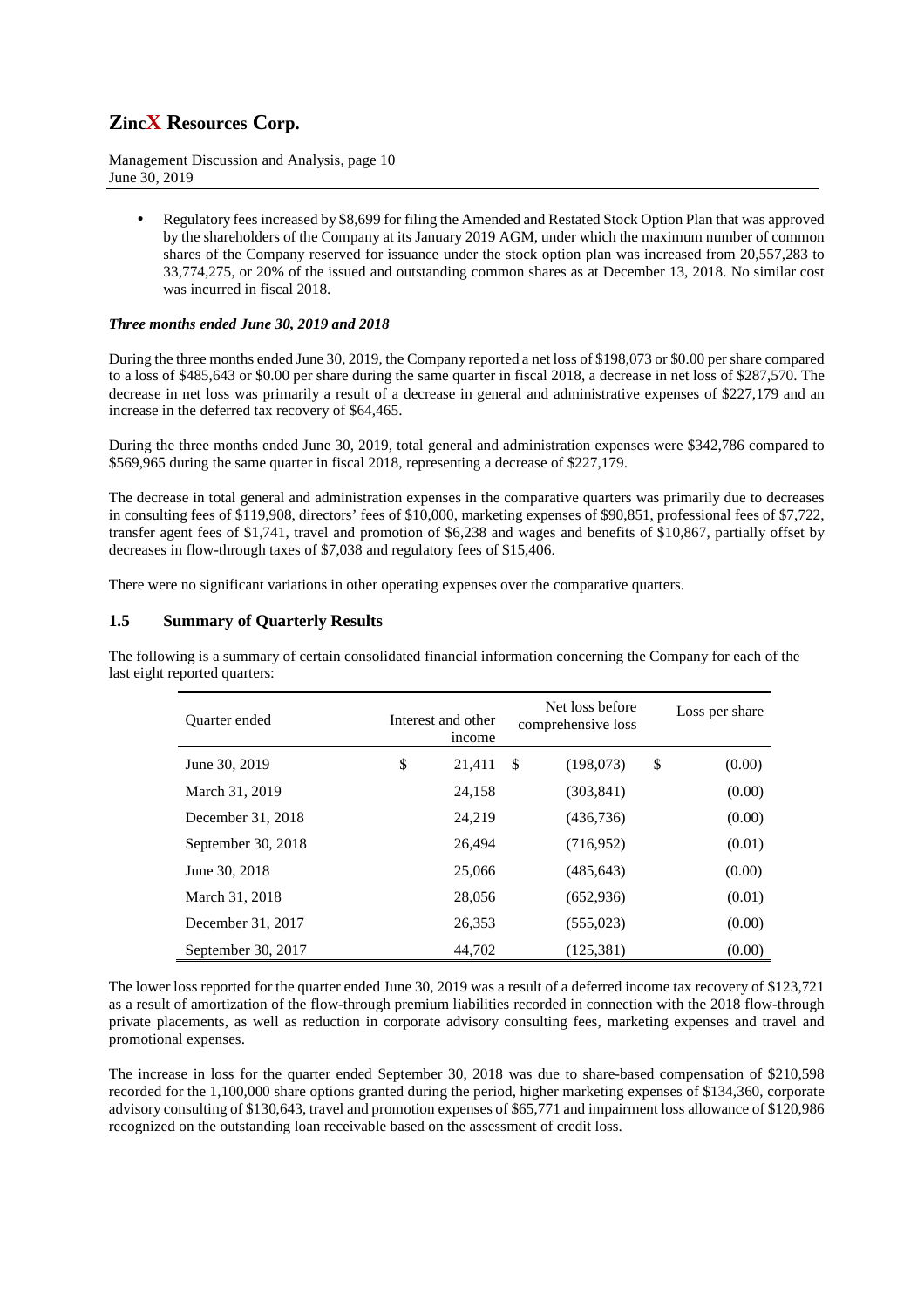Management Discussion and Analysis, page 11 June 30, 2019

The increase in loss for the quarter ended March 31, 2018 was primarily due to share-based compensation of \$309,506 recorded for the 1,380,000 share options granted to directors, officers and consultants of the Company during the period.

The lower loss reported for the quarter ended September 30, 2017 was a result of a deferred income tax recovery of \$308,132 as a result of amortization of the flow-through premium liabilities recorded in connection with the April 2017 flow-through private placement.

## **1.6/1.7 Liquidity and Capital Resources**

The Company's working capital position remains strong with its cash of \$802,671 and GIC investments of \$2,524,460 as at June 30, 2019. Management believes that the Company has sufficient funds to meet its current obligations as they become due and to fund its exploration projects and administrative overhead for the next twelve months.

At June 30, 2019, the Company reported working capital of \$2,737,151 compared to \$4,789,053 at June 30, 2018, representing a decrease in working capital of \$2,051,902. The decrease in working capital was a result of general operating activities and exploration expenditures incurred during the year.

Net cash decreased by \$346,209 from \$1,148,880 at June 30, 2018 to \$802,671 at June 30, 2019.

During the year ended June 30, 2019, the Company utilized its cash and cash equivalents as follows:

- (a ) the Company used \$1,722,456 of its cash in operating activities compared to \$1,867,550 in fiscal 2018;
- (b ) Exploration expenditures during the year were \$1,633,645 compared to \$3,053,762 in fiscal 2018;
- (c ) \$Nil (2018 \$445,598) was received from Teck in lieu of exploration expenditures on the Pie Properties project required to be incurred to exercise the First Option pursuant to the Agreement;
- (d ) \$Nil (2018 \$159,876) was in METC refund during the year for exploration expenditures incurred above the expenditures renounced to flow-through subscribers;
- (e ) \$2,375 (2018 \$35,397) was used for the purchase of camp fixtures and office furniture;
- (f ) \$Nil (2018 -\$58,525) was generated on sale of marketable securities;
- (g ) the Company redeemed \$1,496,233 (2018 \$Nil) of its GIC investments and received an aggregate interest of \$41,329 (2018 - \$70,062) on the redemption or maturity of its GICs;
- (h ) \$1,391,790 (2018 \$1,521,773) in gross proceeds was raised through a private placement, all of which committed to flow-through agreements with investors. \$74,109 (2018 - \$100,903) in share issuance costs was paid in connection with the private placement;
- (i ) aggregate of 142,500 (2018 60,000) stock options were exercised by employees and consultants of the Company for total gross proceeds of \$36,025 (2018 - \$13,800);
- (j)  $220,000$  (2018 Nil) share purchase warrants were exercised for total gross proceeds of \$121,000 (2018 \$Nil); and
- (k ) no common shares of the Company were repurchased under the NCIB during the year (2018 \$527,567).

The Company's current assets excluding cash consisted of the following:

|                                          | June 30, 2019 | June 30, 2018 |
|------------------------------------------|---------------|---------------|
| Government Sales Tax credits             | 32,155<br>\$  | 44,750<br>S.  |
| Interest accrued on reclamation deposits | 634           | 421           |
| Prepaid expenses                         | 60,641        | 65,439        |
| Loan receivable including interest       | -             | 118,466       |
| Marketable securities at fair value      | 41,875        | 57,150        |
| GIC investments                          | 2,524,460     | 4.004.314     |

As at June 30, 2019, the Company held a few GIC investments with the principal amounts of \$2,500,000 and accrued interest of \$24,460. The GIC investments yield average fixed interest rates of 2.23% and are fully redeemable.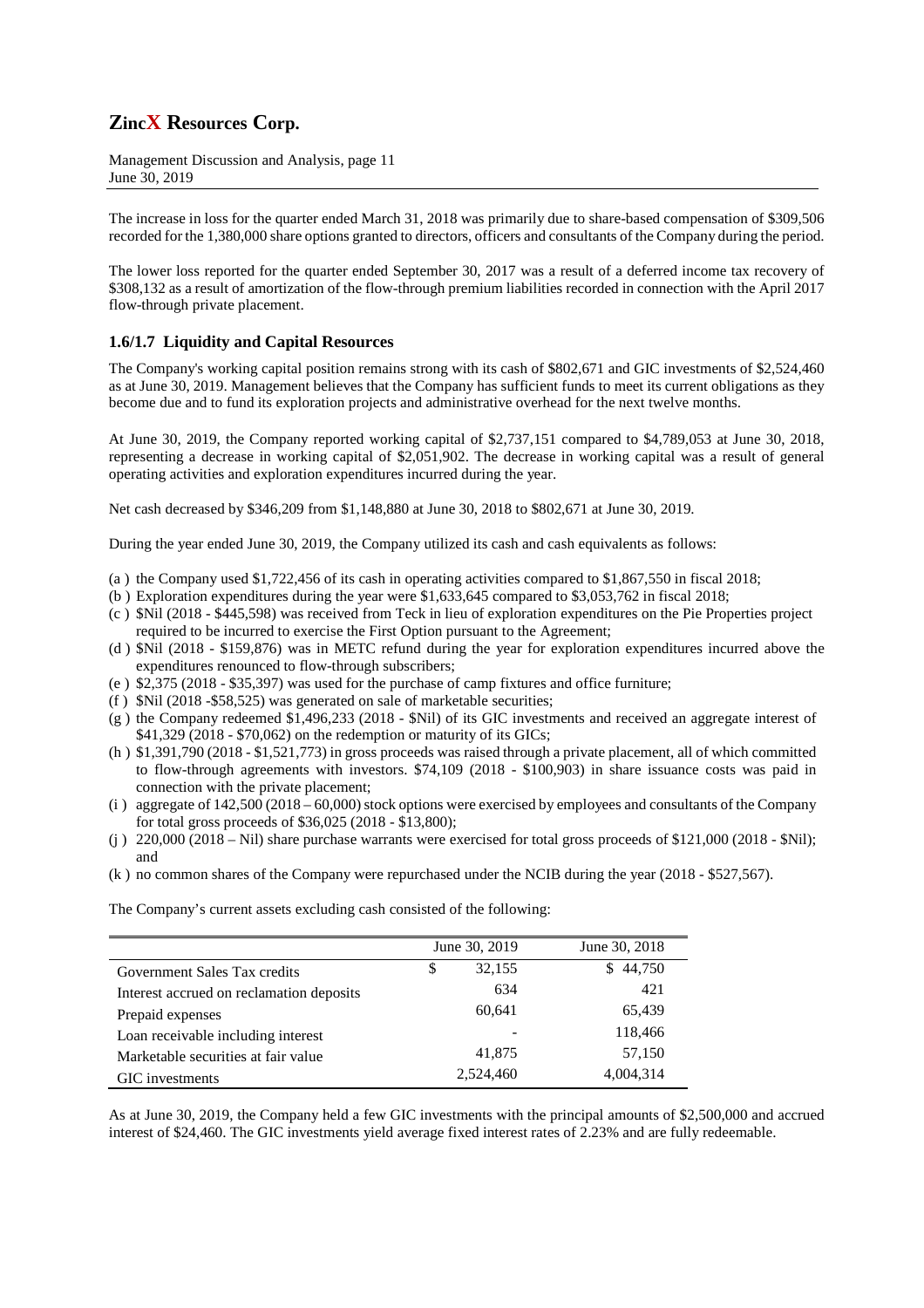Management Discussion and Analysis, page 12 June 30, 2019

Current liabilities as at June 30, 2019 consisted of trade payables and accrued liabilities of \$483,840 (2018 - \$417,914), which mainly consisted of exploration payables and were paid subsequent to June 30, 2019 and a flow-through premium liability of \$241,445 (2018 - \$232,453) recorded in connection with the November-December 2018 flow-through private placements. The flow-through premium liability does not represent cash liability to the Company and will be fully amortized by December 2019 after the Company incurs qualifying flow-through exploration expenditures of \$1,391,790.

In early October 2019, the Company received a BC METC refund of \$176,411 for exploration expenditures incurred in fiscal 2018 above the expenditures renounced to flow-through subscribers. The amount of the 2018 BC METC claim was not included in the statements of the financial position of the Company as at June 30, 2019 pending a review and approval by the tax authorities.

The other sources of funds potentially available to the Company are through the exercise of outstanding stock options. See Item 1.15 – Other Requirements – Summary of Outstanding Share Data. There can be no assurance, whatsoever, that any or all these outstanding exercisable securities will be exercised.

The Company has and may continue to have capital requirements in excess of its currently available resources. In the event the Company's plans change, its assumptions change or prove inaccurate, or its capital resources in addition to projected cash flow, if any, prove to be insufficient to fund its future operations, the Company may be required to seek additional financing. Although the Company has been successful in raising the above funds, there can be no assurance that the Company will have sufficient financing to meet its future capital requirements or that additional financing will be available on terms acceptable to the Company in the future.

The Company's overall success will be affected by its current or future business activities. The Company is currently in the process of acquiring and exploring its interests in resource properties and has not yet determined whether these properties contain mineral deposits that are economically recoverable. The continued operations of the Company and the recoverability of expenditures incurred in these resource properties are dependent upon the existence of economically recoverable reserves, securing and maintaining title and beneficial interest in the properties, obtaining necessary financing to explore and develop the properties, and upon future profitable production or proceeds from disposition of the resource properties.

The Company is exposed in varying degrees to a variety of financial instrument related risks.

### *Credit Risk*

Credit risk is the risk that one party to a financial instrument will fail to discharge an obligation and cause the other party to incur a financial loss. The Company's primary exposure to credit risk is on its bank deposits of \$802,671 and short-term investments in GICs of \$2,524,460. This risk is managed by using major Canadian banks that are high credit quality financial institutions as determined by rating agencies.

The Company's secondary exposure to credit risk is on its receivables. This risk is minimal as receivables consist primarily of refundable government sales taxes and interest accrued on GIC investments.

The Company is exposed to higher credit risk on its loan receivable with the amortized balance of \$128,466 as it is issued under unsecured promissory note. Based on the assessment of the credit risk on the loan, the Company recognized an impairment loss allowance on this amount.

### *Liquidity Risk*

Liquidity risk arises through the excess of financial obligations over available financial assets due at any point in time. The Company's objective in managing liquidity risk is to maintain sufficient readily available reserves in order to meet its liquidity requirements at any point in time. The Company achieves this by maintaining sufficient cash and cash equivalents. As at June 30, 2019, the Company was holding cash deposits of \$802,671 to settle its current cash liabilities of \$483,840. Management believes it has sufficient funds to meet its current obligations as they become due and to fund its exploration projects and administrative costs.

*Market risk*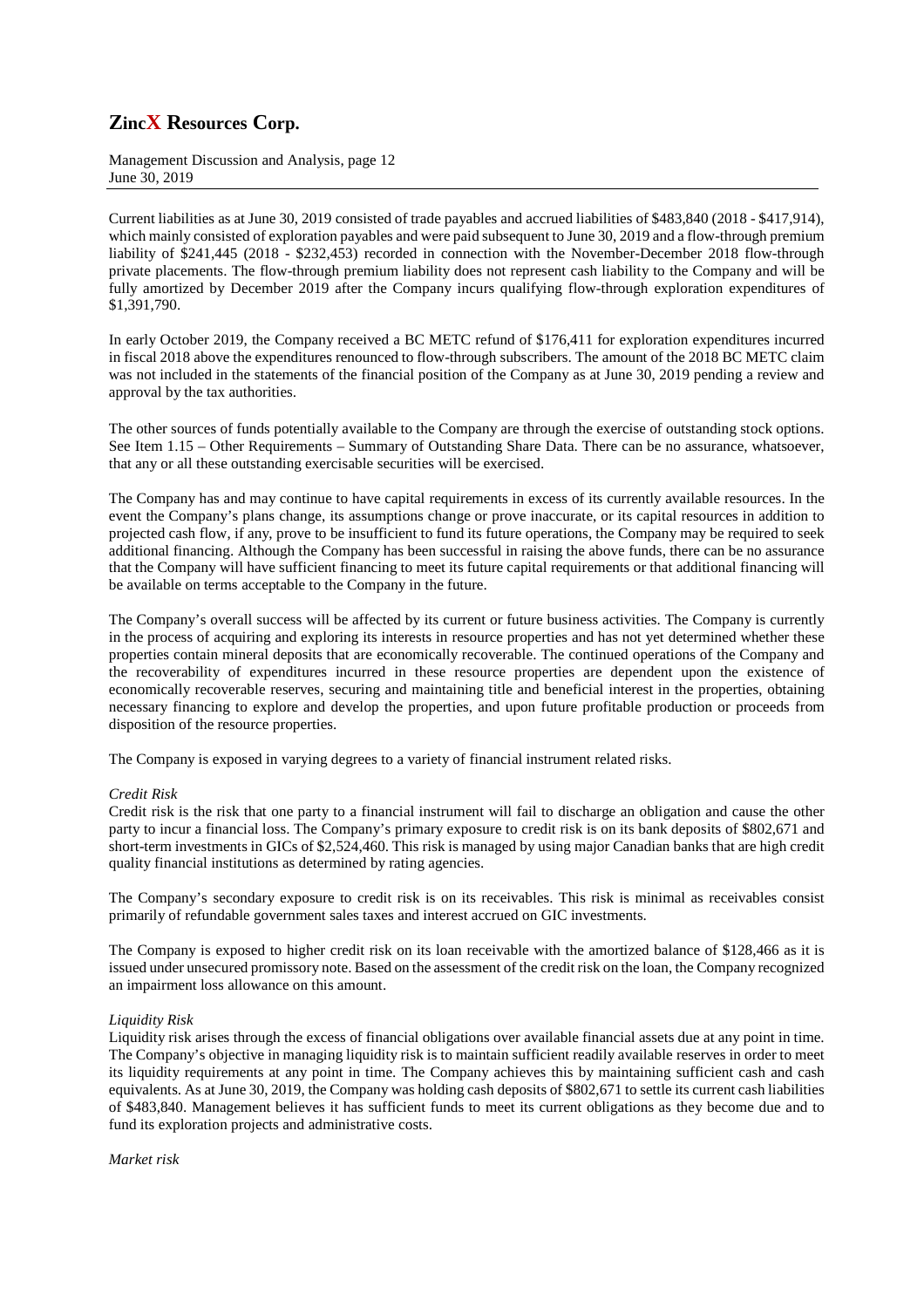Management Discussion and Analysis, page 13 June 30, 2019

Market risk is the risk of loss that may arise from changes in market factors such as interest rates, foreign exchange rates, and commodity and equity prices. These fluctuations may be significant and the Company, has exposure to these risks.

### *Interest Rate Risk*

The Company is exposed to interest rate risk as its bank treasury account and other assets earn interest income at variable rates. The effect of a 10% fluctuation in interest rates may result in an increase or decrease in net loss of \$803.

### *Currency Risk*

The Company operates in Canada and is therefore not exposed to significant foreign exchange risk arising from transactions denominated in a foreign currency.

### *Price risk*

The Company is exposed to price risk with respect to commodity and equity prices. Equity price risk is defined as the potential adverse impact on the Company's earnings due to movements in individual equity prices or general movements in the level of the stock market. Commodity price risk is defined as the potential adverse impact on earnings and economic value due to commodity price movements and volatilities. The Company closely monitors certain commodity prices, individual equity movements, and the stock market to determine the appropriate course of action to be taken by the Company.

The Company also maintains investments in certain marketable securities. There can be no assurance that the Company can exit these positions if required, resulting in proceeds approximating the carrying value of these securities.

## **1.8 Off-Balance Sheet Arrangements**

The Company does not utilize off-balance sheet arrangements.

### **1.9 Transactions with Related Parties**

Key management personnel include persons having the authority and responsibility for planning, directing, and controlling the activities of the Company as a whole. Key management personnel comprise of the directors of the Company, executive and non-executive, and Vice President of Exploration.

The remuneration of the key management personnel during the years ended June 30, 2019 and 2018 were as follows:

|                                         | 2019          |     | 2018    |
|-----------------------------------------|---------------|-----|---------|
| Bonuses (iii)                           | \$<br>30,256  | \$  | 42,084  |
| Consulting fees (iv)                    | 15,000        |     | 15,000  |
| Directors fees (ii)                     | 20,000        |     | 40,000  |
| Exploration and evaluation expenditures |               |     |         |
| $(gedological$ consulting) $(v)$        | 153,760       |     | 150,000 |
| Management fees (i)                     | 354,000       |     | 354,000 |
| Other employment benefits (vii)         | 30,625        |     | 29,335  |
| Share-based compensation (vi)           |               |     | 3,130   |
| Total                                   | \$<br>603,641 | \$. | 633,549 |

Transactions with key management and other related party transactions:

(i) Pursuant to a management and administrative services agreement amended effective July 1, 2011 and May 1, 2014 with Varshney Capital Corp. ("VCC"), "), a company with two common directors, Peeyush Varshney and Praveen Varshney, the Company agreed to pay monthly management and administrative fees of \$29,500 and \$5,000, respectively.

During the year ended June 30, 2019, the Company paid  $$354,000 (2018 - $354,000)$  for management fees and  $$60,000 (2018 - $60,000)$  for administrative fees to VCC: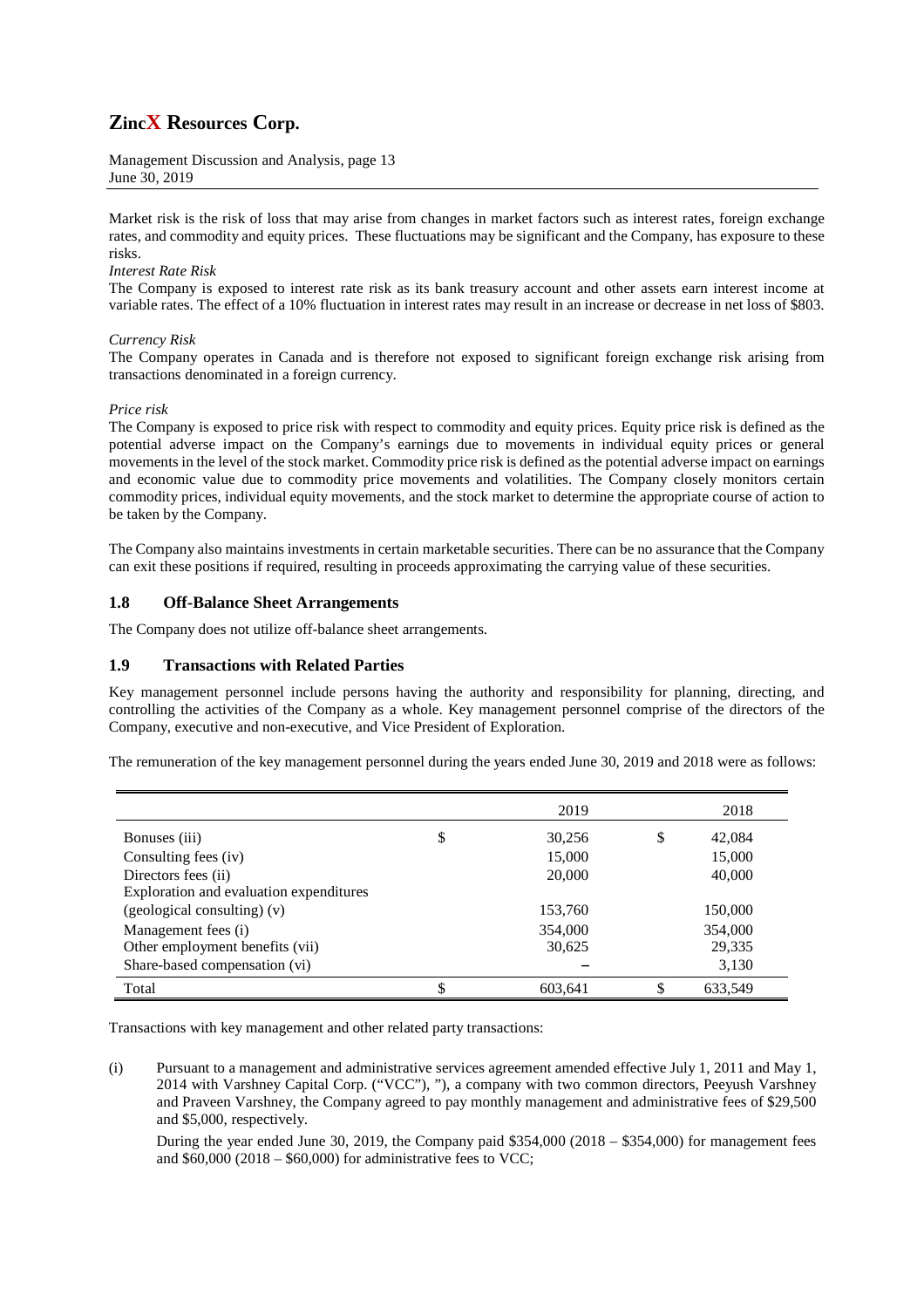Management Discussion and Analysis, page 14 June 30, 2019

- (ii) the Company paid \$20,000 (2018 \$40,000) in directors' fees to four directors of the Company John Thomas, Marco Strub, Peeyush Varshney and Praveen Varshney;
- (iii) the Company paid bonuses of  $$30,256$  (2018  $$42,084$ ) to VCC;
- (iv) the Company paid \$15,000 (2018 \$15,000) for consulting fees to Sircon AG, a company controlled by Marco Strub, a director of the Company ;
- (v) the Company paid or accrued exploration and evaluation costs of \$153,760 (2018 \$150,000) for geological consulting fees to Ridgeview Resources Ltd., a company controlled by Ken MacDonald, VP of Exploration of the Company, of which \$137,860 (2018 - \$115,750) was capitalized as exploration and evaluation costs and \$15,900 (2018 - \$34,250) was expensed as consulting fees;
- (vi) share-based compensation is the fair value of share options that have been granted to directors and executive officers and the related compensation expense recognized over the vesting periods; and
- (vii) other employment benefits included life insurance and health benefits for the CEO and health benefits for the CFO of the Company.

## **1.10 Fourth Quarter and Subsequent Events**

During the fourth quarter ended June 30, 2019, the Company:

- commenced the 2019 diamond drilling program on its Akie Project, which was completed in August 2019 (please see section 1.2 Overall performance);
- accrued \$40,000 for the fiscal 2019 year-end audit.

## **1.11 Proposed Transactions**

The Company does not have any proposed transactions as at June 30, 2019 other than as disclosed elsewhere in this document.

## **1.12 Critical Accounting Estimates**

Not applicable to venture issuers.

### **1.13 Changes in Accounting Policies including Initial Adoption**

The financial information presented in this MD&A has been prepared in accordance with International Financial Reporting Standards. Our significant accounting policies are set out in Note 2 of the audited consolidated financial statements of the Company for the year ended June 30, 2019.

#### *New standards and interpretations*

Certain accounting standards or amendments to existing IFRS standards were effective as of June 1, 2017 and have been adopted by the Company. There was no impact on the financial statements as a result of the adoption of these standards, amendments and interpretations.

### *New standards and interpretations not yet adopted*

*IFRS 9 - Financial Instruments ("IFRS 9")* 

As at July 1, 2018, the Company adopted all of the requirements of IFRS 9, which replaced IAS 39 Financial Instruments: Recognition and Measurement ("IAS 39"). IFRS 9 utilizes a revised model for recognition and measurement of financial instruments and a single, forward-looking "expected loss" impairment model.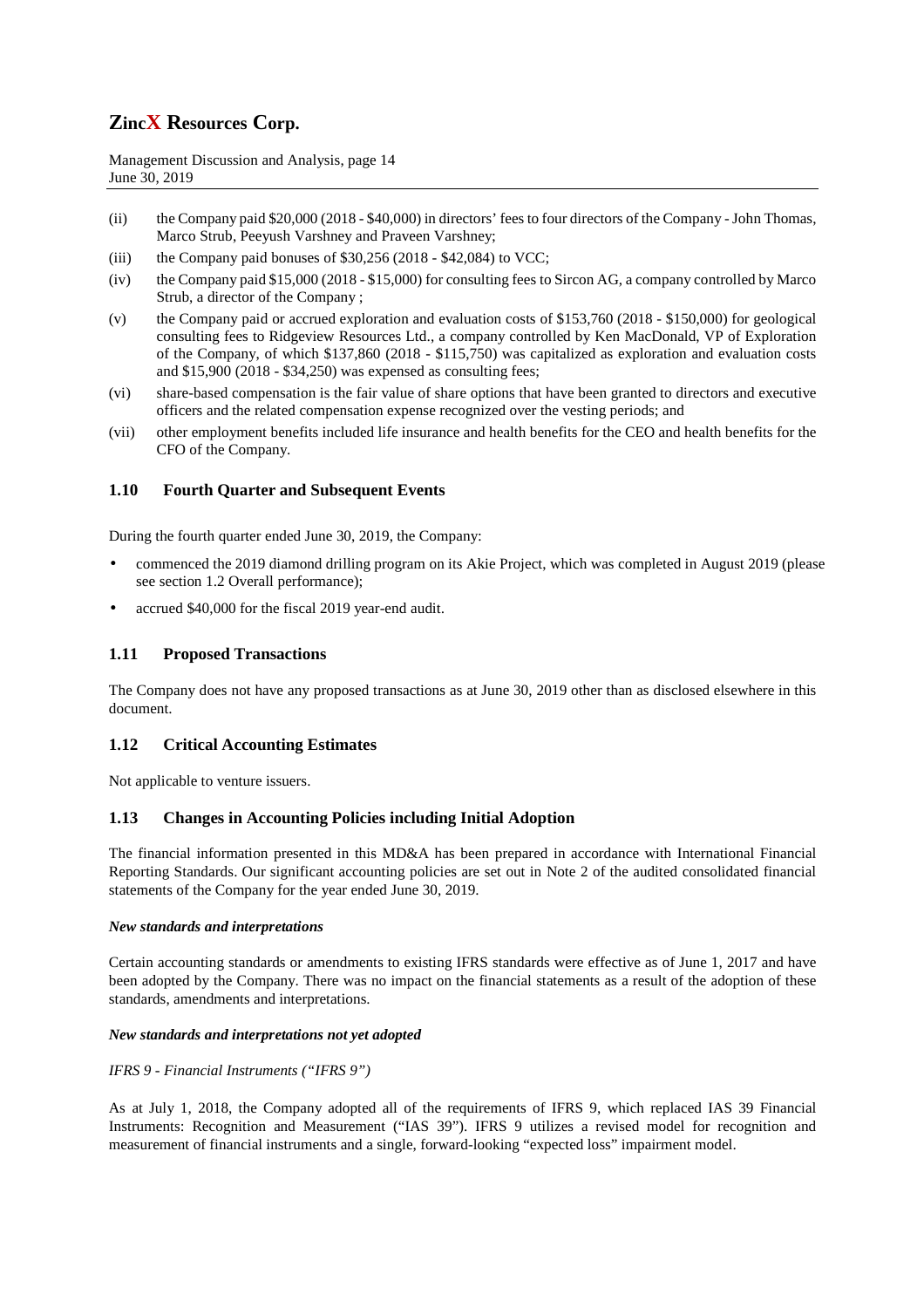Management Discussion and Analysis, page 15 June 30, 2019

As most of the requirements in IAS 39 for classification and measurement of financial liabilities were carried forward in IFRS 9, so the Company's accounting policy with respect to financial liabilities is unchanged.

As a result of the adoption of IFRS 9, the Company classifies its financial instruments in the following categories: at fair value through profit and loss ("FVTPL"), at fair value through other comprehensive income ("FVTOCI") or at amortized cost. The Company determines the classification of financial assets at initial recognition. The classification of debt instruments is driven by the Company's business model for managing the financial assets and their contractual cash flow characteristics. Equity instruments that are held for trading (including all equity derivative instruments) are classified as FVTPL. For other equity instruments, on the day of acquisition the Company can make an irrevocable election (on an instrument-by-instrument basis) to designate them as at FVTOCI. Financial liabilities are measured at amortized cost, unless they are required to be measured at FVTPL (such as instruments held for trading or derivatives) or the Company has opted to measure them at FVTPL. The Company completed a detailed assessment of its financial assets and liabilities as at July 1, 2018.

The main area of change is the accounting for marketable securities previously classified as available for sale. Upon the adoption of IFRS 9, the Company made an irrevocable election to classify marketable securities as fair value through profit and loss.

The Company adopted IFRS 9 retrospectively without restatement of comparative amounts resulting in a reclassification of \$6,731 from accumulated other comprehensive loss ("AOCL") to deficit on July 1, 2018. Future changes in the fair value of these marketable securities will be recorded directly in profit or loss. No other differences of any significance have been noted in relation to the adoption of IFRS 9.

The following table shows the original classification under IAS 39 and the new classification under IFRS 9:

|                              | Original classification | New classification |
|------------------------------|-------------------------|--------------------|
|                              | <i>IAS</i> 39           | IFRS 9             |
| <b>Financial assets</b>      |                         |                    |
| Cash                         | <b>FVTPL</b>            | <b>FVTPL</b>       |
| Receivables                  | Amortized cost          | Amortized cost     |
| Loan receivable              | Amortized cost          | Amortized cost     |
| Marketable securities        | Available for sale      | <b>FVTPL</b>       |
| Investment                   | <b>FVTPL</b>            | <b>FVTPL</b>       |
| <b>Financial liabilities</b> |                         |                    |
| Trade payables and accrued   | Amortised cost          | Amortised cost     |
| liabilities                  |                         |                    |

*IFRS 15 – Revenue from Contracts with Customers ("IFRS 15")* 

On July 1, 2018, the Company adopted IFRS 15, which supersedes IAS 18 – Revenue ("IAS 18"). IFRS 15 establishes a single five-step model framework for determining the nature, amount, timing and uncertainty of revenue and cash flows arising from a contract with a customer. The standard is effective for annual periods beginning on or after January 1, 2018.

The Company is a junior mining exploration company and it currently does not generate any revenue from contracts with customers. Therefore, the adoption of this standard did not have any significant impact on the Company's consolidated financial statements.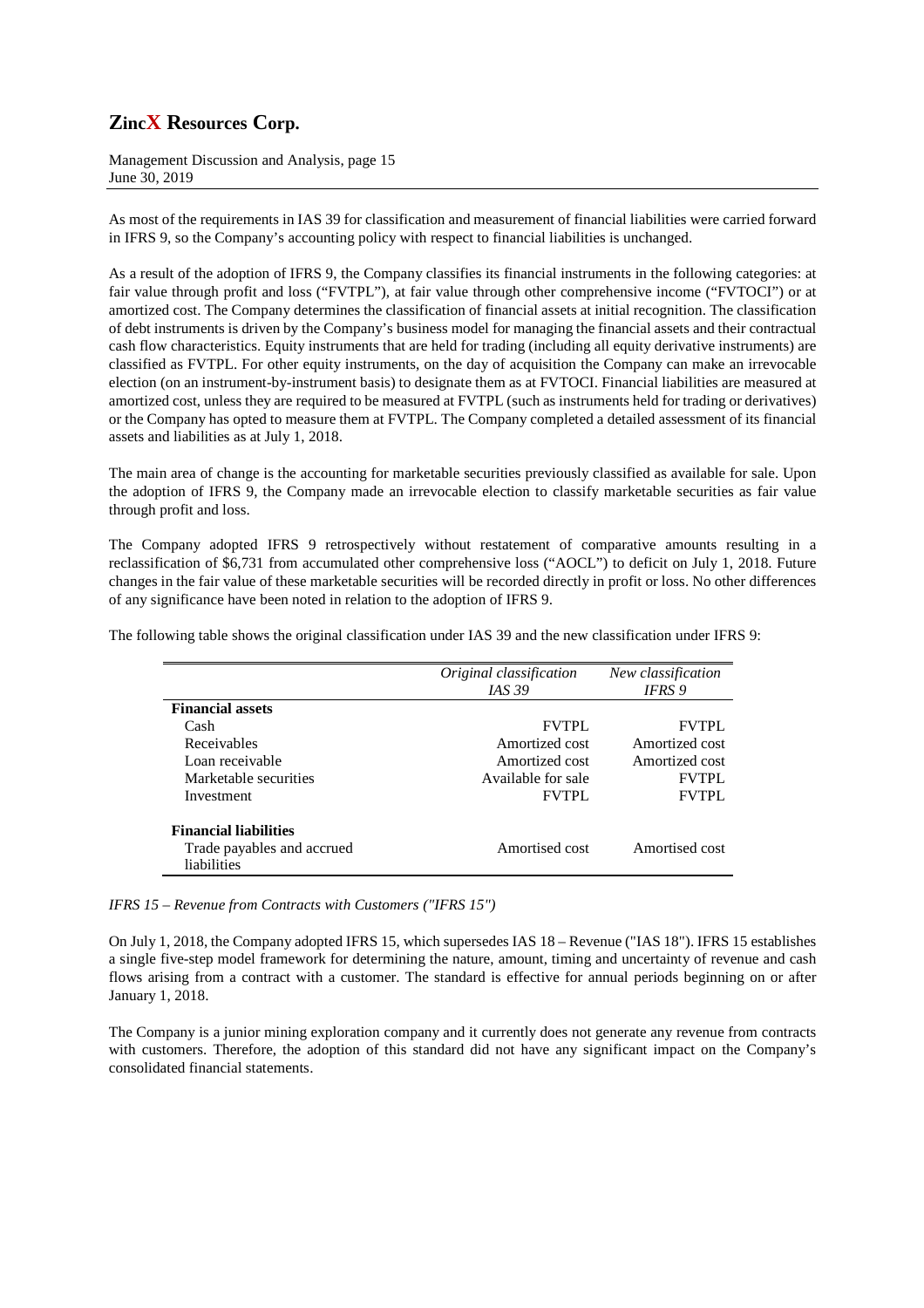Management Discussion and Analysis, page 16 June 30, 2019

## *IFRS 16 – Leases ("IFRS 16")*

As at July 1, 2019, the Company adopted all of the requirements of IFRS 16 using the modified retrospective approach. The modified retrospective approach does not require restatement of prior period financial information and continues to be reported under IAS 17, Leases and IFRIC 4, Determining Whether an Arrangement Contains a Lease.

IFRS 16 introduces new or amended requirements with respect to lease accounting. It introduces changes to the lessee accounting by removing the distinction between operating and finance leases and requiring the recognition of a rightof-use asset and a lease liability at the lease commencement for all leases, except for short-term leases and leases of low value assets. In contrast to lessee accounting, the requirements for lessor accounting have remained largely unchanged.

The Company's leases consist of corporate office lease arrangements. On December 1, 2010, the Company entered into a sublease agreement with a company for a portion of the office premises located in Vancouver, BC for a period of 10 years, expiring November 30, 2020, in exchange for \$5,000 per month plus applicable taxes. The sublease agreement was amended effective April 1, 2015 to increase the monthly rent rate to \$7,500 per month plus tax.

The Company, on adoption of IFRS 16, recognized a lease liability in relation to its office lease, which had previously been classified as an operating lease under the principles of IAS 17. In relation, under the principles of the new standard this lease is measured as the lease liability at the present value of the remaining lease payments, discounted using the Company's incremental borrowing rate as at July 1, 2019.

The following table reconciles the Company's operating lease commitments at June 30, 2019 calculated over the remaining term of the lease on a straight-line basis to the lease liability recognized on adoption of IFRS 16 at July 1, 2019:

| Lease commitments as at June 30, 2019 | 127,500 |
|---------------------------------------|---------|
| Effect of discounting (10% rate)      | (9,078  |
| Lease liability as of July 1, 2019    | 118.422 |

#### - **1.14 Financial Instruments and Other Instruments**

The Company's financial instruments as at June 30, 2019 were as follows:

|                              | Loans &<br>receivables         |               | Fair Value<br>through Profit<br>or Loss |    | <i>Other</i><br>financial<br>liabilities |
|------------------------------|--------------------------------|---------------|-----------------------------------------|----|------------------------------------------|
| <b>Financial assets</b>      |                                |               |                                         |    |                                          |
| Cash                         | \$<br>$\overline{\phantom{0}}$ | <sup>\$</sup> | 802,671                                 | -S |                                          |
| Receivables                  | 634                            |               |                                         |    |                                          |
| Marketable securities        |                                |               | 41,875                                  |    |                                          |
| Investment                   |                                |               | 2,524,460                               |    |                                          |
| <b>Financial liabilities</b> |                                |               |                                         |    |                                          |
| Trade payables               |                                |               |                                         |    | 413,182                                  |
|                              | \$<br>634                      | \$            | 3,369,006                               | \$ | 413,182                                  |

Unless otherwise disclosed their carrying values approximate their fair values due to the short term nature of these instruments.